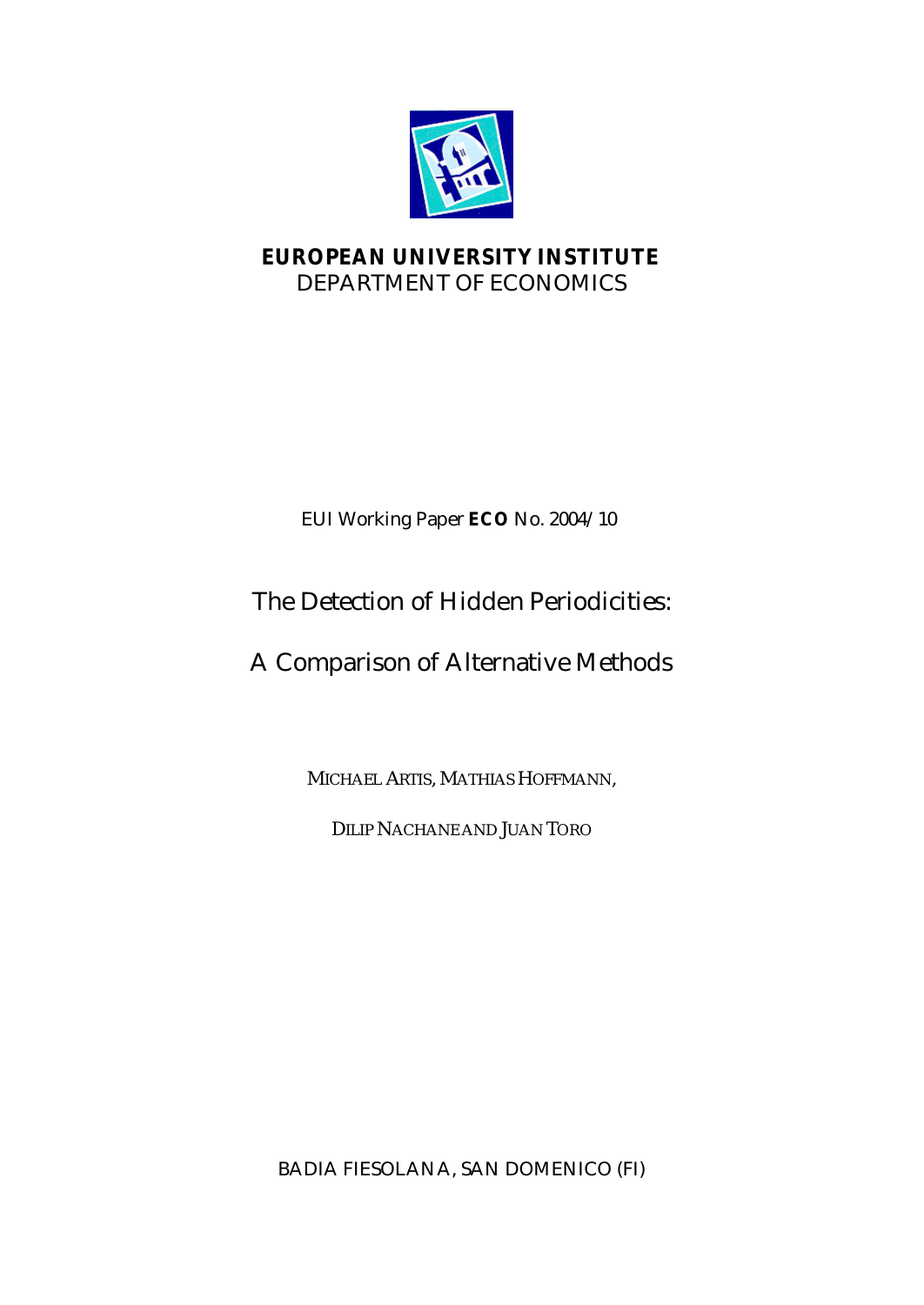All rights reserved. No part of this paper may be reproduced in any form Without permission of the author(s).

©2004 Michael Artis, Mathias Hoffmann, Dilip Nachane and Juan Toro Published in Italy in March 2004 European University Institute Badia Fiesolana I-50016 San Domenico (FI) Italy

\*Revisions of this work can be found at: http://www.iue.it/Personal/Artis/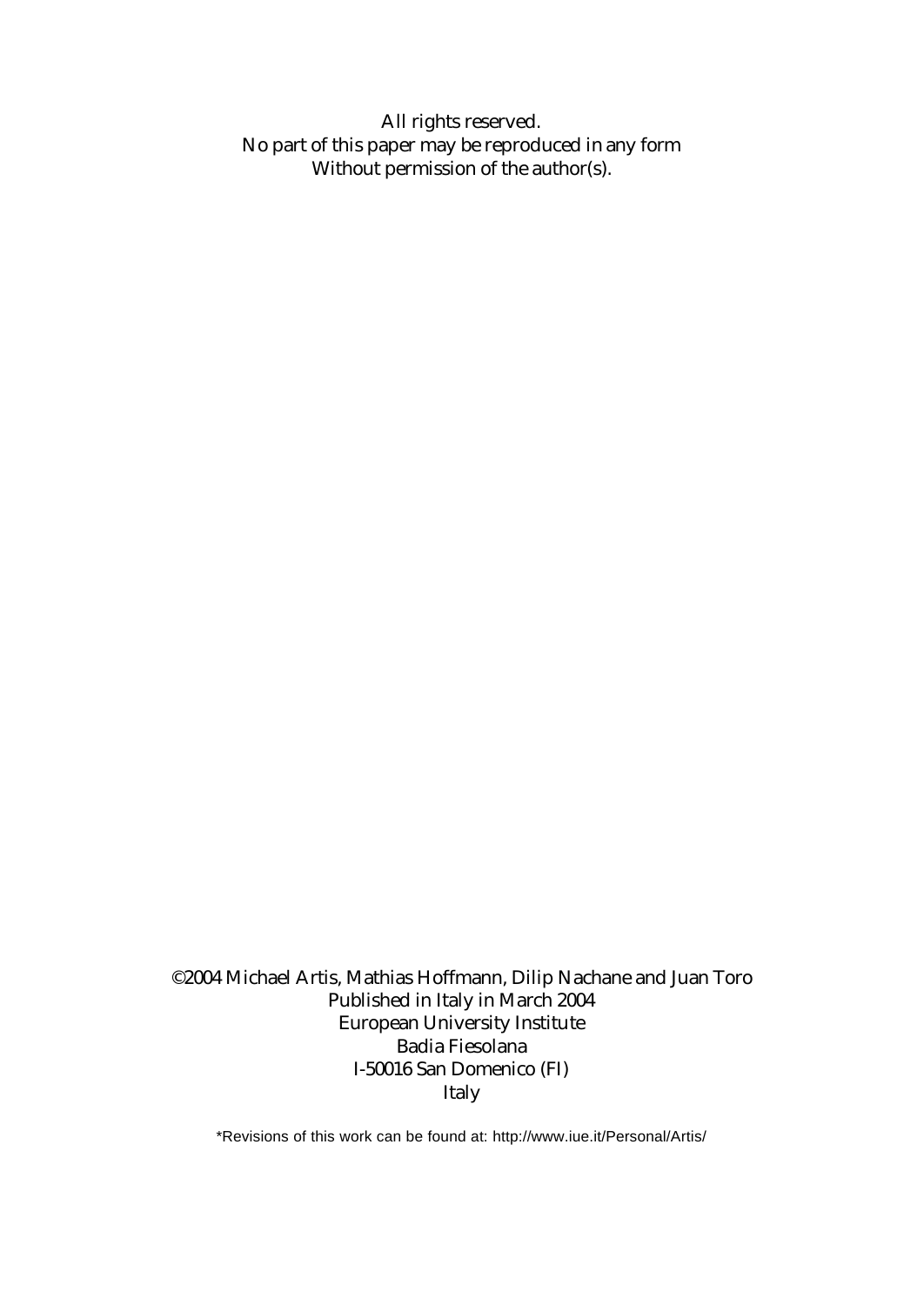# The detection of hidden periodicities : A comparison of alternative methods <sup>∗</sup>

Michael Artis

European University Institute, Italy and CEPR

Mathias Hoffmann University of Dortmund, Germany Dilip Nachane University of Mumbai, India

> Juan Toro centrA, Seville, Spain

> > February 8, 2004

#### Abstract

"Fixed frequency effect models" represent a powerful tool for analyzing time series exhibiting strong periodicities. However, in spite of their appeal to the practitioner, their use has been constrained by ignorance about their statistical properties. This paper attempts to offer a comparison among alternative methods via extensive simulation studies. The methods are compared across several performance characteristics most notably bias, variance power and RMSE (root mean square error). By way of illustration, two empirical examples are also included.

Keywords: Fixed frequency effect models, mixed spectrum, maximum periodogram ordinates, amplified harmonics, simulations, power comparisons.

<sup>∗</sup>Address for correspondence: Michael Artis, Robert Schuman Centre, European University Institute, via dei Roccettini, 9-50016 San Domenico di Fiesole, Italy. We thank Antonio Jesus Sanchez for a very efficient research support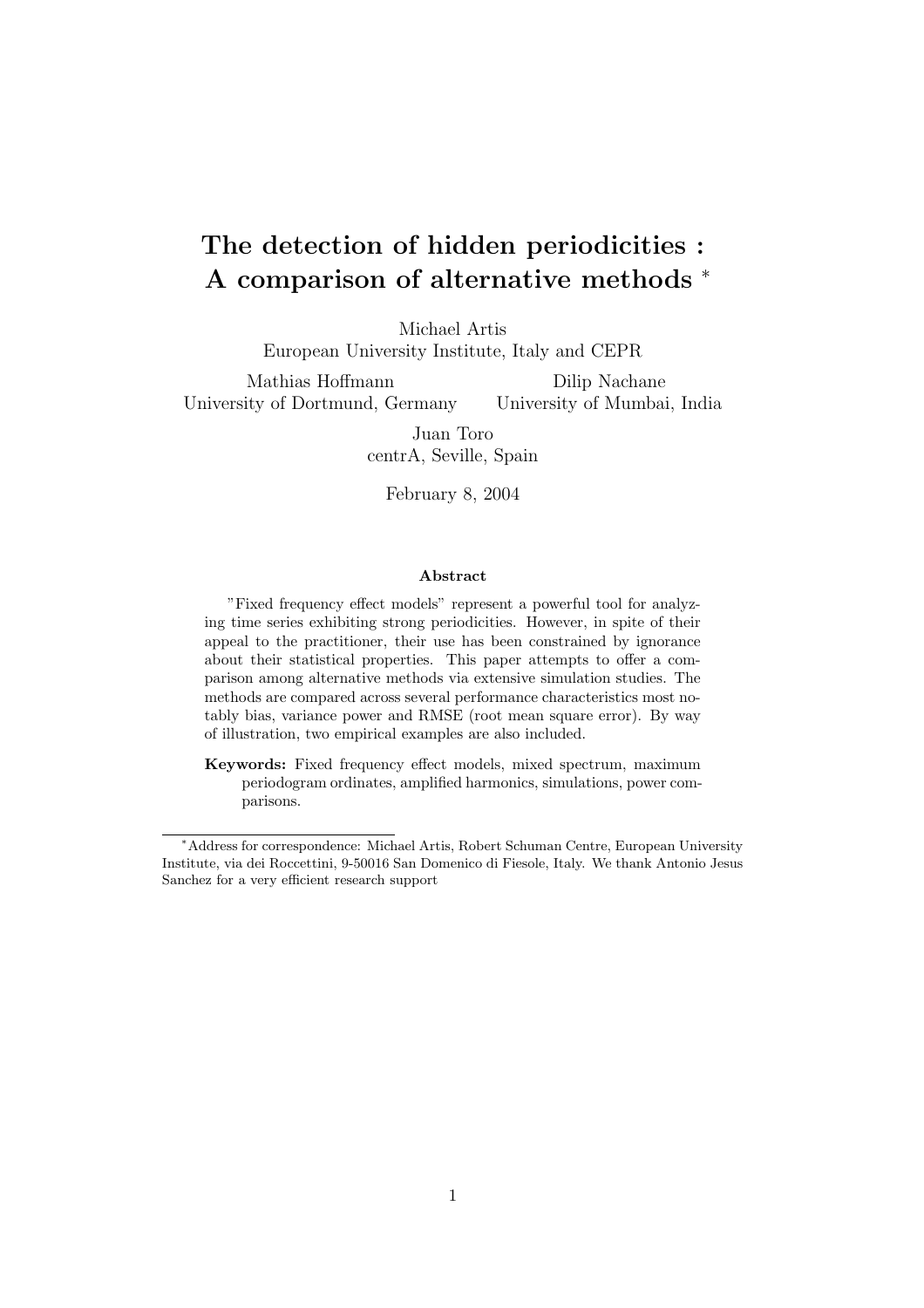# 1 Introduction

Many series occurring in nature exhibit strong periodicities. The search for "hidden periodicities" is a problem with a long history, recurring time and again in several subjects such as seismology, astronomy, oceanography, acoustics and medicine. Early formal statements of the problem may be found in Schuster (1898), Slutsky (1937) and Yule (1927), for example; though the modern treatment of this problem may be said to begin with the seminal contributions of, among others,Whittle (1952), Bartlett (1954), Moran (1953) and Grenander and Rosenblatt (1957).

The problem has been termed in the literature the "harmonic regression problem" or "fixed frequency effects models". In the general statement of this problem, we have T observations  $X_1, X_2, ..., X_T$  on a discrete parameter series generated by:

$$
X_T = \mu + \sum_{i=1}^{k} (A_i \cos \omega_i t + B_i \sin \omega_i t) + u(t) \qquad (t = 1, ..., T) \qquad (1)
$$

where  $u(t)$  is a stationary process (capable of ARMA representation) and the  $A_i$ ,  $B_i$  and  $\omega_i$  are unknown parameters to be estimated. The number of "harmonics" k may either be assumed known or unknown (though most of the methods that we discuss allow for it to be unknown). The major methods suggested in the literature to deal with the problem (1), may be grouped under six headings:

- 1. Whittle's approximate least squares (WALS) method (Whittle (1952), Hannan (1973), Campbell and Walker (1977)).
- 2. Pisarenko's Harmonic Decomposition method (Pisarenko (1973), Kay and Marple (1981)).
- 3. Extended Prony method (Marple (1987), Candy (1988)).
- 4. Mixed Spectrum methods (Priestley (1964), Bhansali (1979)).
- 5. Methods based on the maximum of the periodogram ordinate (Fisher (1929), Bartlett (1957) and Chiu (1989)).
- 6. Method of Amplified Harmonics (Truong Van (1990)).

Thanks to the works of Hannan (1971), Hannan (1973) and Walker (1973), the asymptotic properties of WALS are well understood. Briefly, this method yields fairly accurate estimates of the frequencies  $\omega_i$  in (1) (with variance of order  $T^{-3}$ ), if the  $u(t)$  are Gaussian. Its main drawback (as noted in Bloomfield (1976)) is that the criterion function is likely to have several local minima, so that the final estimates are likely to have large biases, unless the iterations happen to commence at values close to the true frequencies. The Pisarenko and Prony methods have proved extremely popular in signal processing, though their statistical properties have not been fully investigated. These techniques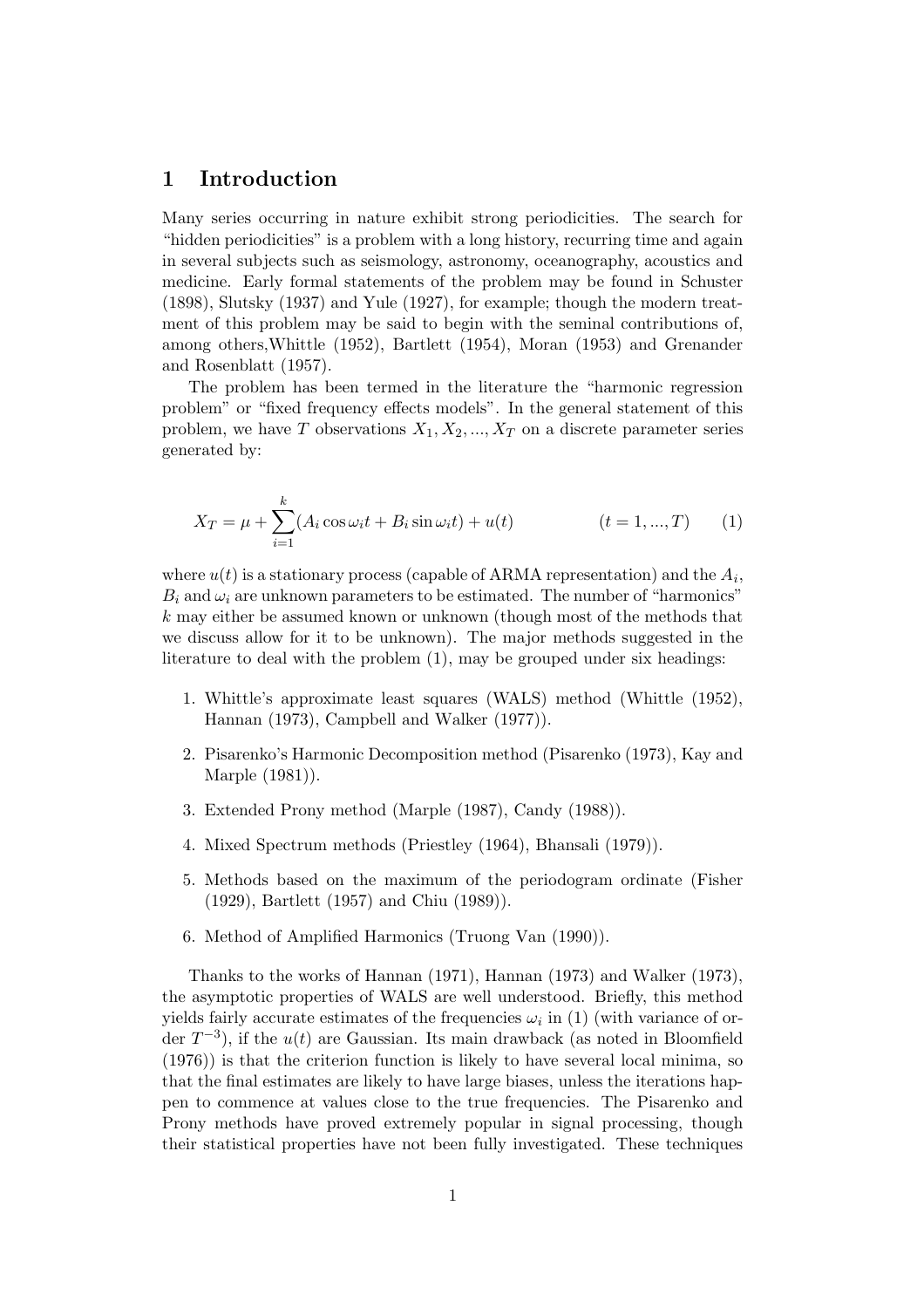additionally presume that  $u(t)$  in (1) is white noise (see Candy (1988) and Tiao and Tsay (1983)). Because methods (1)-(3) make rather restrictive assumptions on the disturbance term, their use in applications can be problematic. Our paper therefore, focusses on methods (4) to (6) listed above. The next three sections are devoted to each of these methods in succession. Simulation comparisons are presented in Section 5, as well as two applications. Conclusions are gathered in Section 6. Before introducing our methods formally, it is best to recapitulate a few basic but key definitions. We denote the process of interest as  $X_t$ , and assume it to be real and discrete.

**Definition 1** 1.  $X_t$  is said to be covariance-stationary if

- (a)  $\mathbf{E}(X_t) = \mu$ (b)  $\text{Var}(X_t) = \sigma_x^2$ (c)  $Cov(X_t, X_s) = g(|t - s|), s \neq t$
- 2. If  $X_t$  is covariance-stationary, then its autocovariance at lag k is defined as

$$
R_k = E[(X_t - \mu), (X_{t+k} + \mu)]
$$

and the autocorrelation at lag  $k$  is simply

$$
\rho_k = \frac{R_k}{R_0}
$$

3. The spectrum  $F(\omega)$  of a covariance-stationary process  $X_t$  is defined as

$$
F(\omega) = \left(\frac{1}{2\pi}\right) \sum_{r=-\infty}^{r=+\infty} \rho_k e^{-i\omega r}, \ \omega \in [-\pi, \pi]
$$

# 2 Mixed spectrum methods

## 2.1 Mixed Spectrum

It is well known that the spectrum of a stationary ARMA process is continuous, whereas that of a sinusoid consists of a sharp peak at the frequency of the sinusoid. The spectrum of a sum of  $k$  sinusoids would thus be a step function containing  $k$  jumps. This leads Priestley (1964) and Priestley (1981), to the notion of a "mixed" spectrum. For a process such as  $X_t$  described in (1), the spectrum  $F(\omega)$  could be decomposed as follows,

$$
F(\omega) = F_1(\omega) + F_2(\omega) \tag{2}
$$

Where  $F_1(\omega)$  is a discrete spectrum (corresponding to the trigonometric sum) and  $F_2(\omega)$  is the continuous spectrum corresponding to the ARMA process  $u(t)$ .  $F(\omega)$  is then called a mixed spectrum.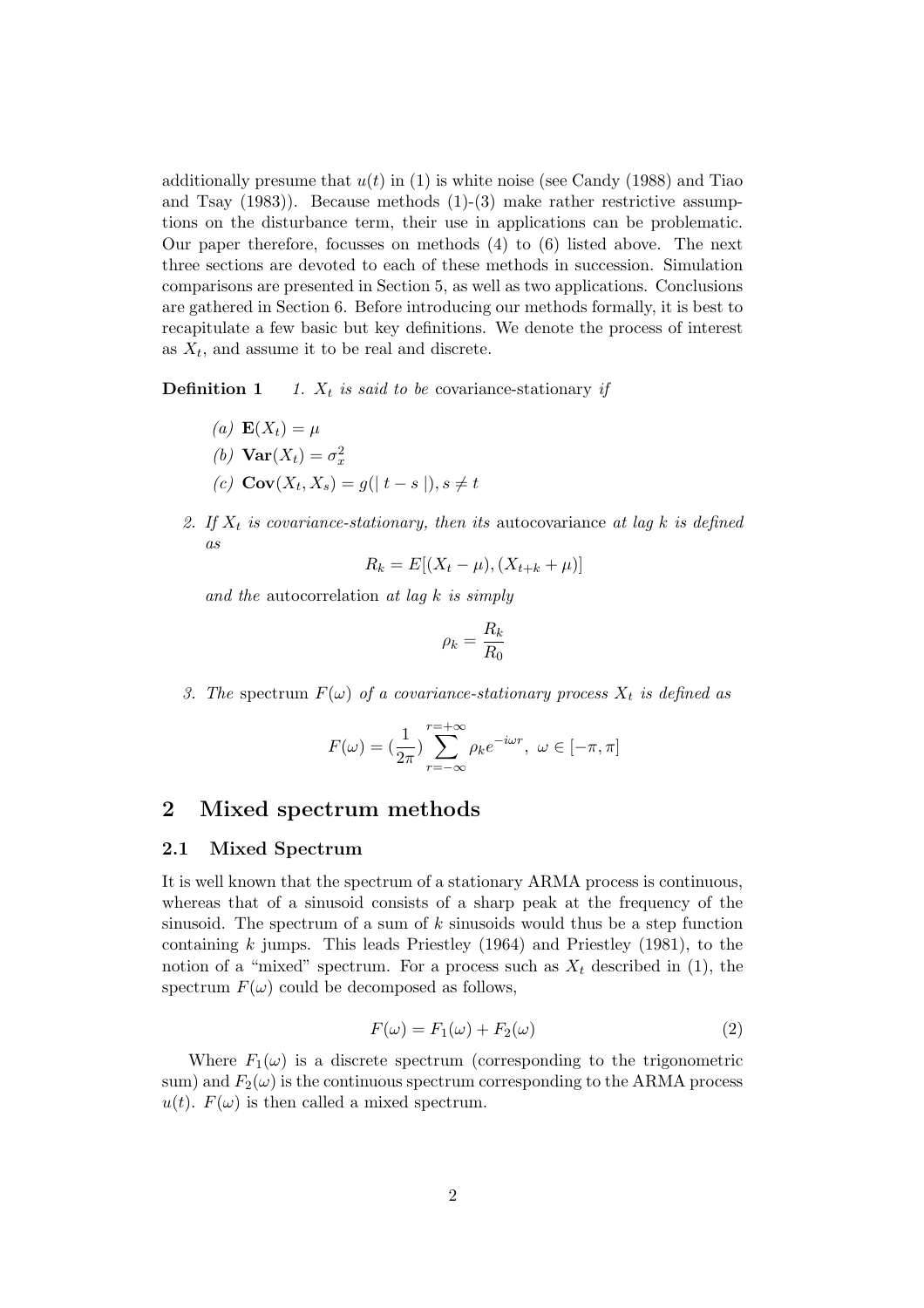# 2.2 Priestley's  $P(\lambda)$  test

To motivate the test we reformulate (1) as

$$
X_t = \mu + \sum_{i=1}^{k} D_i \cos(\lambda_i t + \phi_i) + u(t)
$$
\n(3)

where now  $\mu$ ,  $D_i$ ,  $\lambda_i$ , and k are unknown parameters, the  $\phi_i$ , are independent and rectangularly distributed on  $(-\pi, \pi)$  and  $u(t)$  is a stationary linear process with a continuous spectrum. It is important to note that the only source of non-stationarity in  $X_t$  are the sinusoids. In particular, we assume that  $X_t$  has no unit roots and further that  $\mu$  is independent of time. The introduction of these complications may modify the results stated below in ways about which we are currently ignorant. The first step is to test the null hypothesis,

$$
H_0: D_i = 0, i = 1, 2, ..., k \tag{4}
$$

i.e. that harmonic terms are absent from (3). Non-rejection of the null implies that  $X_t$  is a stationary ARMA process with a purely continuous spectrum. The  $P(\lambda)$  test rests on a simple intuition, *viz.* that under  $H_0$ , the correlogram of  $X_t$  will eventually decay to zero. On the other hand, if one or more  $D_i$  are non-zero, then the correlogram will exhibit sinusoidal behaviour in its tail. The great advantage of this test is that in the event of the rejection of  $H_0$ , it also suggests estimates of  $D_i$ ,  $\lambda_i$ , etc. The analytics of the method is described in (Priestley (1981), chapter 8). Let  $f_m$  and  $f_n$  denote two "window" estimates of the spectrum of  $X_t$ , obtained using truncation points m and n respectively where  $n > 2m$  (the window used for forming these estimates may be the same or different).

**Remark 2** Let  $X_1, X_2, ..., X_T$  be a real discrete covariance stationary process with spectrum  $F(\omega)$ .

By a "window" estimate of the spectrum we mean the estimate

$$
\hat{F}(\omega) = \left(\frac{1}{2\pi}\right) \sum_{s=-\left(T-1\right)}^{s=T-1} \lambda(s)r(s)\cos(s\omega) \tag{5}
$$

where  $r(s)$  is the sample autocorrelation at lag s and  $\lambda(s)$  is the so-called lag window generator. Two commonly used windows are the Bartlett and Parzen windows, with the following lag window generators.

#### Barlett

$$
\lambda = \begin{cases} 1 - \frac{|s|}{M} & \text{if } |s| \le M, \\ 0 & \text{if } |s| > M. \end{cases}
$$

where M is referred to as the truncation parameter and  $M < T$ .

Parzen

$$
\lambda = \begin{cases}\n1 - 6\left(\frac{s}{M}\right)^2 + 6\left(\frac{|s|}{M}\right)^3 & \text{if } |s| \leq \frac{M}{2}, \\
2\left(1 - \frac{|s|}{M}\right)^3 & \text{if } \frac{M}{2} < |s| < M. \\
0 & \text{if } |s| \geq M.\n\end{cases}
$$

with M being once again the truncation parameter.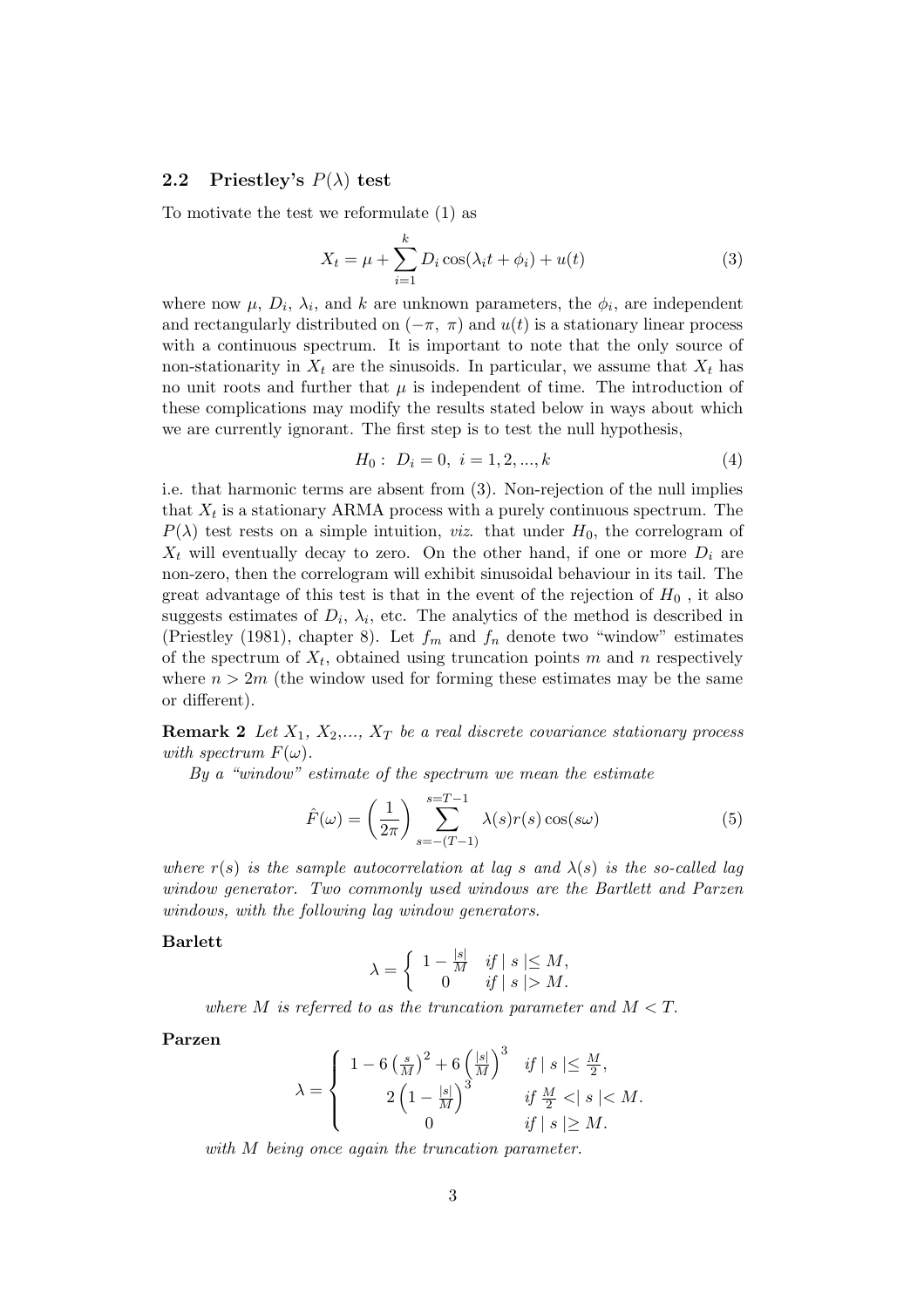We next put

$$
P(\lambda) = \hat{f}_n(\lambda) - \hat{f}_m(\lambda) \tag{6}
$$

at the Fourier frequencies  $\lambda=(2\pi j/T),\ j=0,1,...,[T/2].$ 

If the  $D_i$ 's are not all zero,  $P(\lambda)$  will have several well-defined peaks say  $\omega_1 < \omega_2 < \ldots < \omega_k$ . These peaks are tested for significance (in the order of their occurrence), until a significant peak is found. If none of the peaks is significant, we conclude in favour of  $H_0$ . The procedure may be illustrated as follows.

Suppose we are testing the first peak at  $\omega_1 = (2\pi p/T)$ ,  $p \neq 0$ ,  $(T/2)$ . We define the following quantities:

 $r(s)$  - sample autocorrelation at lag s

 $C(s)$  - sample autocovariance at lag s

$$
P^*(\lambda) = \frac{P(\lambda)}{C(0)}\tag{7}
$$

and

$$
\hat{g}(\pi) = (4\pi)^{-1} [2 \sum_{u=-(m-1)}^{u=m-1} r^2(u) - \sum_{u=-(2m-1)}^{u=2m-1} r^2(u)] \tag{8}
$$

Further we choose  $\delta$  such that,

$$
\omega_1 = \frac{2\pi p}{T} = \left(\frac{2\pi s}{m}\right) + \delta \tag{9}
$$

for some integer s and

$$
\Lambda_{(n,m)} = \left(\frac{2n}{3}\right) - \left(\frac{4m}{3}\right) + \frac{2m^3}{3n}.\tag{10}
$$

The above expression for  $\Lambda_{(n,m)}$  applies when  $\hat{f}_n(\lambda)$  and  $\hat{f}_m(\lambda)$  are both based on the Bartlett window. For other windows, slightly different expressions apply.

We next define the statistic

$$
J_q = \left[ \left( \frac{T}{m} \right) \Lambda_{(n,m)}^{-1} \right]^{(\frac{1}{2})} \sum_{s=0}^q P^* \left[ \frac{2\pi s}{m} + \delta \right] \left[ \frac{g(\pi)}{2\pi} \right]^{(-\frac{1}{2})} q = 0, \dots, \left[ \frac{T}{2} \right].
$$

Let  $\alpha$  be the chosen level of significance:

- if  $\max_q(J_q) \leq \alpha_0$ ,  $(\alpha_0 = 100, \alpha)$  ordinate of  $N(0, 1)$  then the first peak at  $\omega_1$  is deemed insignificant and we pass on to the second peak of  $P(\lambda)$ at  $\omega_2$  and so on.
- if  $\max_q(J_q) > \alpha_0$ ,  $(\alpha_0 = 100, \alpha)$  ordinate of  $N(0, 1)$  then the peak at  $\omega_1$ is deemed significant and the amplitude of the corresponding harmonic term is estimated by:

$$
\widehat{D}_1^2 = \frac{8\pi P(\omega_1)}{(n-m)}\tag{11}
$$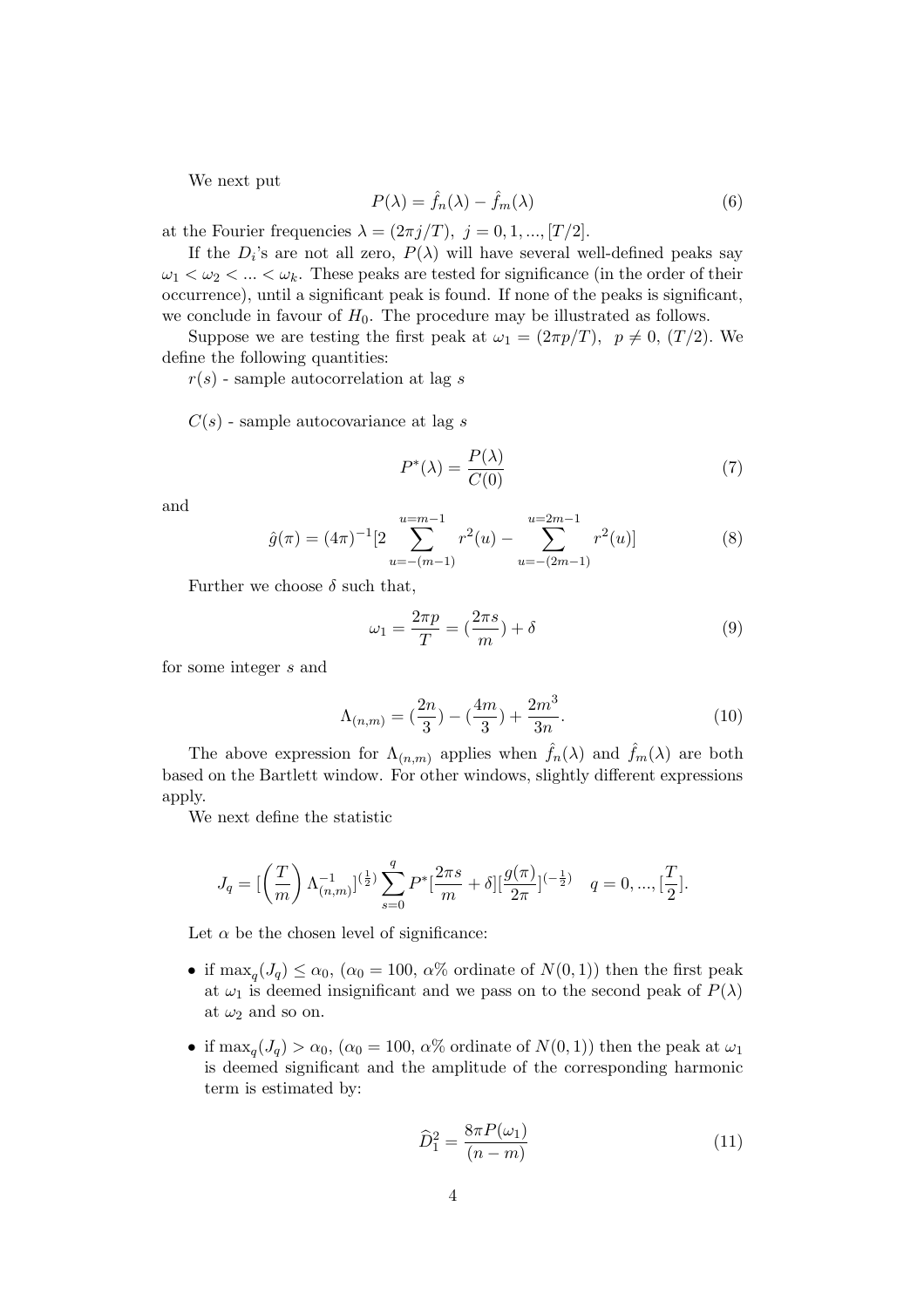We now remove the effect of the harmonic by defining,

$$
c^{(1)}(s) = c(s) - 0.5\hat{D}_1^2 \cos(s\omega_1), \tag{12}
$$

and

$$
r^{(1)}(s) = \left[\frac{c^{(1)}(s)}{c^{(1)}(0)}\right].\tag{13}
$$

Let  $\overline{\omega}_1$  denote the first peak selected by the above procedure. The amplitude of the corresponding harmonic term is now estimated by (11). The process is repeated using  $c^{(1)}(s)$  and  $r^{(1)}(s)$ . The successive iterations of  $P(\lambda)$  may be denoted by  $P^{(1)}(\lambda)$ ,  $P^{(2)}(\lambda)$ . At the  $k_{th}$  stage the chosen level of significance for testing the peaks in  $P^{(k)}(\lambda)$  has however to be adjusted to  $\left(\frac{\alpha}{k+1}\right)$  in view of degrees of freedom corrections. If none of the peaks in  $P^{(m)}(\lambda)$  is significant, then the procedure is terminated at this stage with m harmonics being identified at the frequencies  $\overline{\omega}_j$  (j = 1, ..., m).

#### 2.3 Bhansali's correction

Bhansali (1979) has noted that the correction formulae (12) and (13) due to Priestley are not sufficiently accurate as  $c^{(1)}(s)$  and  $r^{(1)}(s)$  are unstable for large values of s. He proposes the following correction instead

$$
c^*(s) = \left(\frac{1}{T}\right) \sum_{i=1}^{T-|s|} X_t^* X_{t+|s|}^* \tag{14}
$$

where

$$
X_t^* = X_t - \hat{A}_1 \cos(t\overline{\omega}_1) - \hat{B}_1 \sin(t\overline{\omega}_1)
$$
 (15)

$$
\hat{A}_1 = \left(\frac{2}{T}\right) \sum_{t=1}^T X_t \cos\left(t\overline{\omega}_1\right) \tag{16}
$$

$$
\hat{B}_1 = \left(\frac{2}{T}\right) \sum_{t=1}^T X_t \sin\left(t\overline{w}_1\right) \tag{17}
$$

# 2.4 Continuous spectrum

Suppose by following the above procedure, we identify  $m$  harmonics at the frequencies  $\omega_j$  (j = 1, ..., m). We then estimate the following model by OLS

$$
X_t = \mu + \sum_{1=1}^{m} (\hat{A}_i \cos \omega_i t + \hat{B}_i \sin \omega_i t) + u(t), \quad (t = 1, ..., T)
$$
 (18)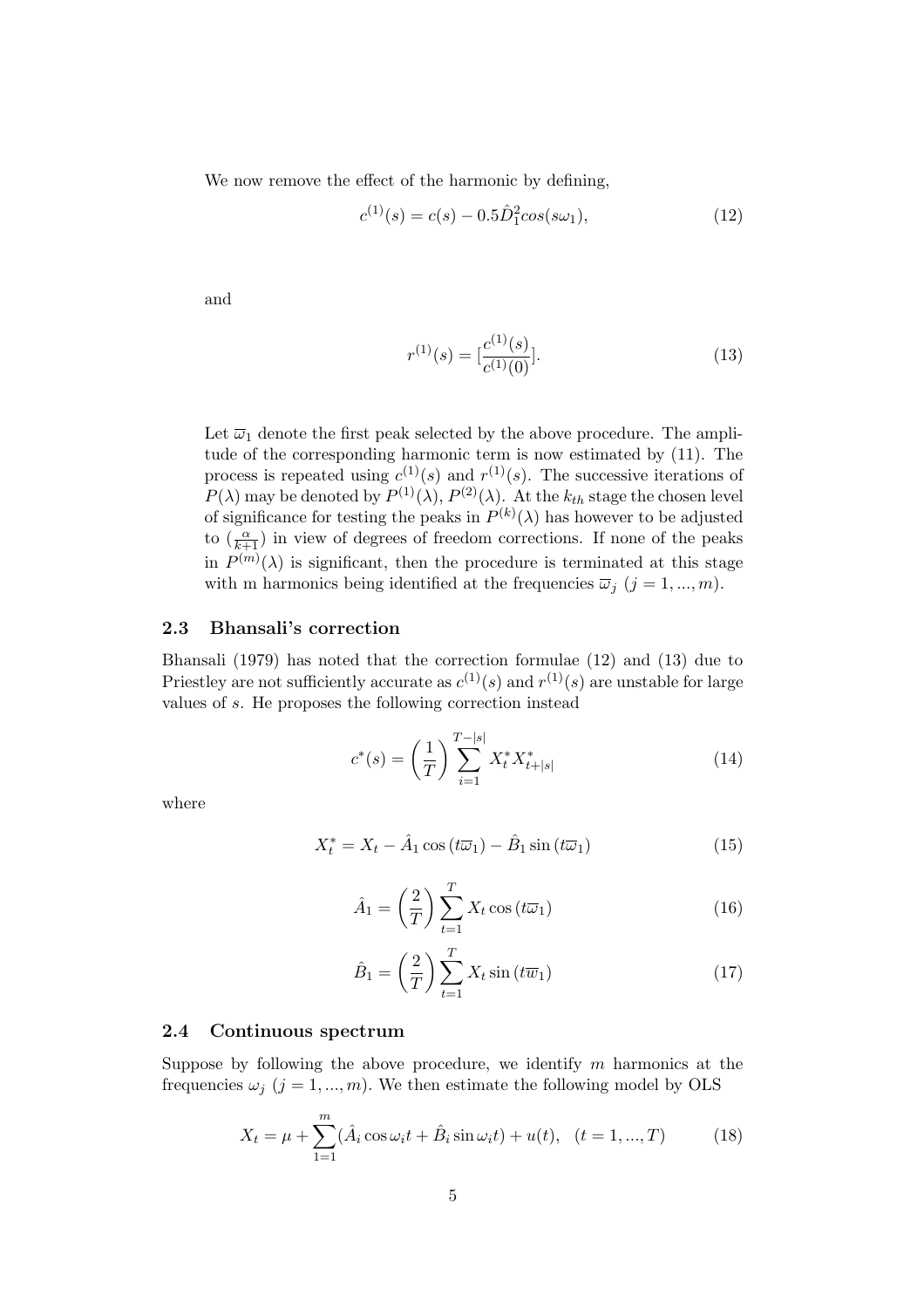The fact that  $u(t)$  may be correlated is not much of a cause for concern, since Durbin (1960) has shown that for harmonic regressions of the type (18), OLS estimates of  $A_i$  and  $B_i$  are asymptotically efficient.

We have already seen that the residual term  $u(t)$  will have a continuous spectrum, and Bhansali (1979) shows that an autoregressive model may be fitted to  $u(t)$  by a suitable lag selection criterion. His preference is for the  $FPE_{\alpha}$  criterion developed in Bhansali and Downhan (1977), though the use of other criteria such as AIC or BIC is also, of course, possible. The selected order p of  $u(t)$  is the one which minimises  $FPE_{\alpha}(p)$ , for  $p = 0, 1, ..., L$  and L being the maximum lag considered.

# 3 Maximum periodogram methods

This group of tests has its origins in the classic test proposed by Fisher (1929), based on the maximum of the periodogram ordinate. Extensions were proposed by Whittle (1952), Bartlett (1957) and Hannan (1961).This strand of literature has been brought up to date and synthesized by Chiu (1989), who also proposes two new variants. We discuss Chiu's tests here, since they are both an improvement on, and a generalisation of, the earlier tests. As compared to the tests in the previous section, however, they suffer from two major limitations:

- 1. firstly, they are applicable only in the special case where  $u(t)$  in (1) is a Gaussian white noise process and
- 2. the methods are exclusively focused on estimating  $k$ , the number of harmonics, although Chiu (1989) also suggests a method for estimating the significant frequencies based on the trimmed mean. This method has several similarities with the method suggested by Quinn and Thomson (1991). Little attention is devoted to the estimation of the other parameters in (1) viz.  $\mu$ ,  $A_i$ , and  $B_i$   $(i = 1, ..., k)$ . It is thus not very clear whether the estimates  $\omega_i$  should be directly substituted in (1) and the remaining parameters estimated by OLS or whether some kind of pretesting procedure should be applied.

These limitations should, however, be counterbalanced by the fact that the tests have good power properties, whereas the power properties of the  $P(\lambda)$ test are somewhat inferior (see Table 1). The procedure may be described as follows:

Let  $I_x(\omega_j)$  denote the periodogram of  $X_t$ ,  $t = 1, \ldots, T$  at the Fourier frequencies

$$
\omega_j = \left(\frac{2\pi j}{T}\right), \quad j = 0, 1, \dots, \left[\frac{T}{2}\right]
$$
\n(19)

We arrange the  $n(=\frac{T}{2})$  periodogram ordinates in ascending order as  $I_1$  <  $I_2 < \ldots < I_n$ . Then the original Fisher *g*-statistic may be defined as:

$$
F = \frac{I_n}{\sum_{j=1}^n I_x(\omega_j)}
$$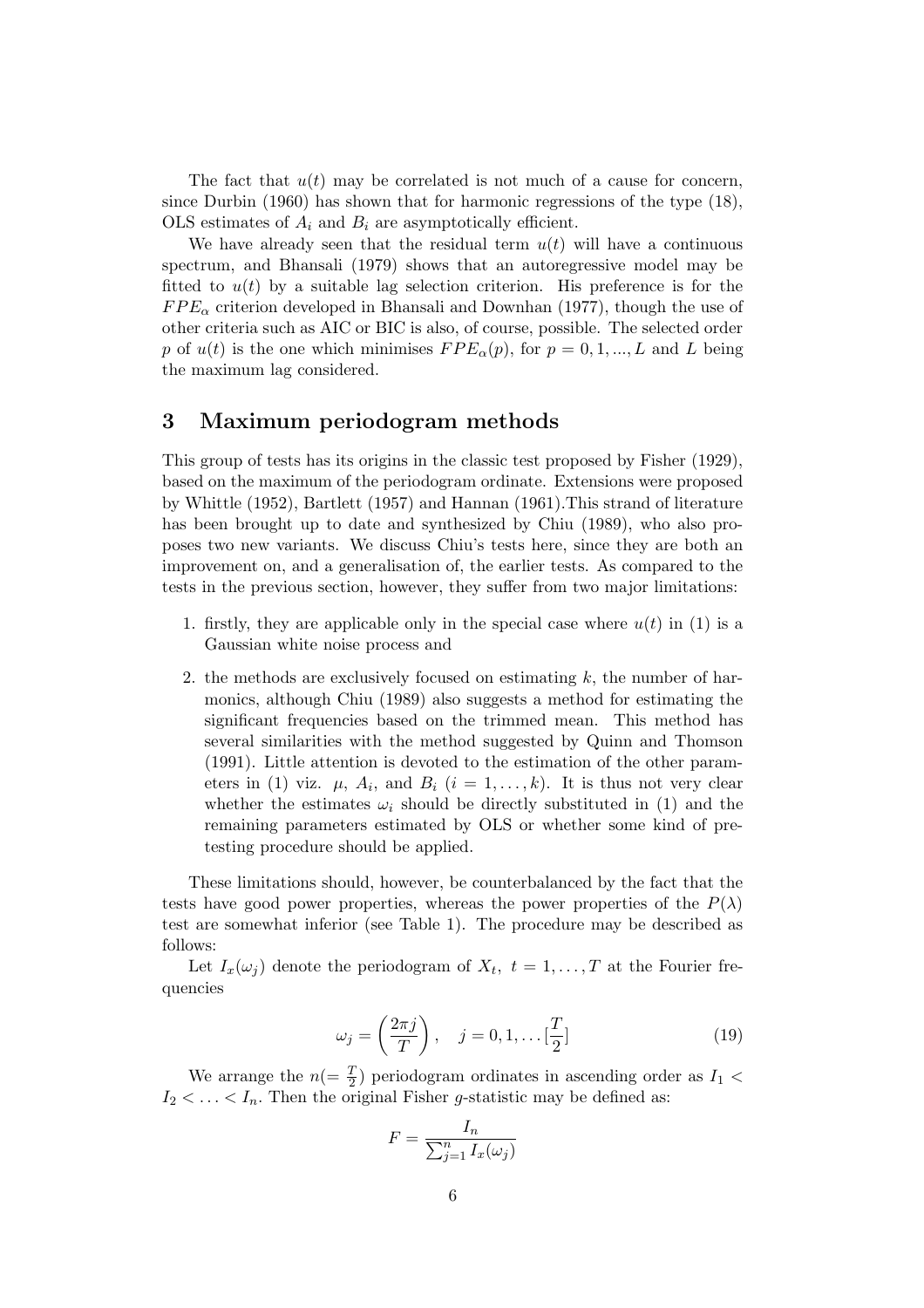This statistic, however has several well-known limitations (see Priestley (1981) and Chiu (1989)) and hence Chiu (1989) suggests two new statistics to test the null of

$$
H_0
$$
: zero harmonics in  $X_t$ 

against the alternative

 $H_1$ : r harmonics in  $X_t$ 

The statistics are defined as follows:

$$
U(r) = \frac{I_{n-r+1}}{\sum_{i=1}^{n} I_i},\tag{20}
$$

$$
V(r) = \frac{I_{n-r+1}}{\sum_{i=1}^{n-r} I_i}.
$$
\n(21)

Chiu (1989) derives the asymptotic distribution of  $U(.)$  and  $V(.)$  for testing  $H_0$ as follows:

Define

$$
Z_1(r) = nU(r) - \ln(n - r + 1)
$$
\n(22)

$$
Z_2(r) = c(n-r)V(r) - \ln(n-r+1)
$$
\n(23)

where,

$$
c = 1 + \frac{r[\ln(\frac{r}{n})]}{n-r}
$$
\n<sup>(24)</sup>

Also let:

$$
P_i(r) = \exp\{-\exp[-Z_i(r)]\} \sum_{j=0}^{r-1} \exp\{-jZ_i(r)/j!\} \qquad i = 1, 2 \qquad (25)
$$

If the selected level of significance is  $\alpha$ , we reject  $H_0$  in favour of  $H_1$  if

$$
P_i(r) > (1 - \alpha), i = 1, 2
$$

Suppose r peaks are indicated by the statistics  $U(r)$  or  $V(r)$ , then the estimates of the frequencies are taken to be the frequencies associated with the r periodogram ordinates  $I_{n-r+1}, \ldots, I_n$ . The other parameters in (1) are then estimated along the lines discussed above in Section 2.4.

# 4 Method of amplified harmonics

This method was introduced into the literature by Truong Van (1990). The underlying model is taken to be (3) with  $u(t)$  having a stationary ARMA representation. The number of data points is taken to be  $T$  as before. The logic of the method relies on the notion of amplification of harmonics at various frequencies. Truong-Van (op. cit.) defines for each frequency  $\omega_j$ , a process  $\xi_t(\omega_j^*)$ by the the following recursion where  $w_j^*$  is near to  $w_j$ .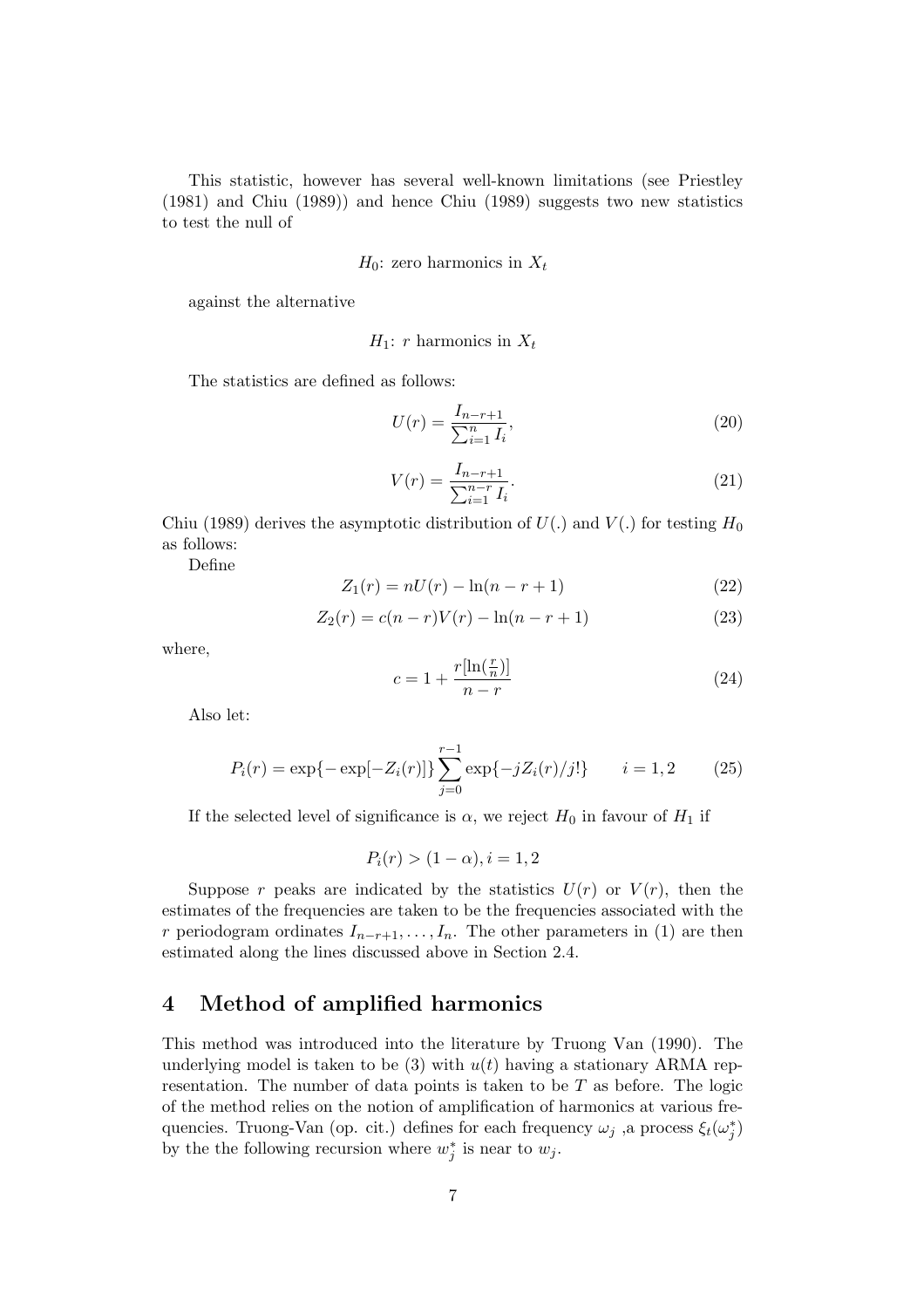$$
\xi_t(\omega_j^*) = 2\cos(\omega_j^*)\xi_{t-1}(\omega_j^*) + \xi_{t-2}(\omega_j^*) + X_t \quad (t = 1, \dots, T), \tag{26}
$$

with  $\xi_0 = \xi_{-1} = 0$ . It is then shown that the process  $\xi_t(\omega_j^*)$  amplifies the harmonic of frequency  $\omega_i$ , selectively relative to the others. Truong-Van (1990, Theorem 3) is then led to demonstrate that among the harmonic amplifiers  $\xi_t(\hat{\omega}_j^*)$  of  $\omega_j$ , there exists an amplifier s.t.,

$$
\sum_{t=2}^{T} \xi_{t-1}(\hat{\omega}_j) X_t = 0,
$$
\n(27)

i.e.  $\xi_{t-1}(\hat{\omega}_j)$  is orthogonal to  $X_t$ . A suggested estimate of  $\omega_j$  is then  $\hat{\omega}_j$ . These estimates are strongly consistent and asymptotically normal (see Hannan (1973) and Truong Van (1990), Theorem 4). From the computational point of view, the following result is important (Truong-Van, op. cit. Equation (10)).

**Proposition 1** Consider the problem of estimating  $\alpha$  in the following regression by OLS,

$$
\xi_t(\omega_j^*) + \xi_{t-2}(\omega_j^*) = 2\alpha \xi_{t-1}(\omega_j^*) + \epsilon_t \tag{28}
$$

(where  $\omega_j^*$  is near to  $\omega_j$ ) Let  $e_t(\omega_j^*)$  denote the OLS residuals of (26). Then  $\widehat{\omega}_j$ is the solution to the following minimisation problem:

$$
\min_{\omega_j^* \in V(\omega_j)} \sum_{t=1}^T (e_t(\omega_j^*) - X_t)^2.
$$
\n(29)

**Remark 3** The neighbourhood  $V(\omega_j)$  of  $\omega_j$  is defined as follows. Let  $u(t)$  in (3) have the ARMA representation,

$$
\Phi(B)u(t) = \Theta(B)a(t),\tag{30}
$$

where a(t) are i.i.d. with mean 0 and and variance  $\sigma^2$ . Let  $\left(\frac{2\pi}{\sigma^2}\right) f(\omega)$  be the spectrum of  $u(t)$ , then  $V(\omega_i)$  is defined as

$$
V(\omega_j) = \frac{24\omega_j \sigma^2}{D_j^2},\tag{31}
$$

where  $D_j^2$  are as defined in (3). The solution of this somewhat intricate problem can proceed along either of the two lines suggested by Truong Van (1990)

- signal orthogonal amplifiers by double amplification of harmonics (SO-DAH)
- recursive least squares on amplified harmonics (RLSOAH).

The SODAH algorithm requires starting values of  $\omega_j^*$  fairly close to the true values  $\omega_i$ , while RLSOAH is more robust to the choice of initial values. We therefore resort to the RLSOAH algorithm (described in the Appendix). This algorithm will lead to estimates  $\hat{\omega}_j$  (j = 1, ...m), of the harmonics- the algorithm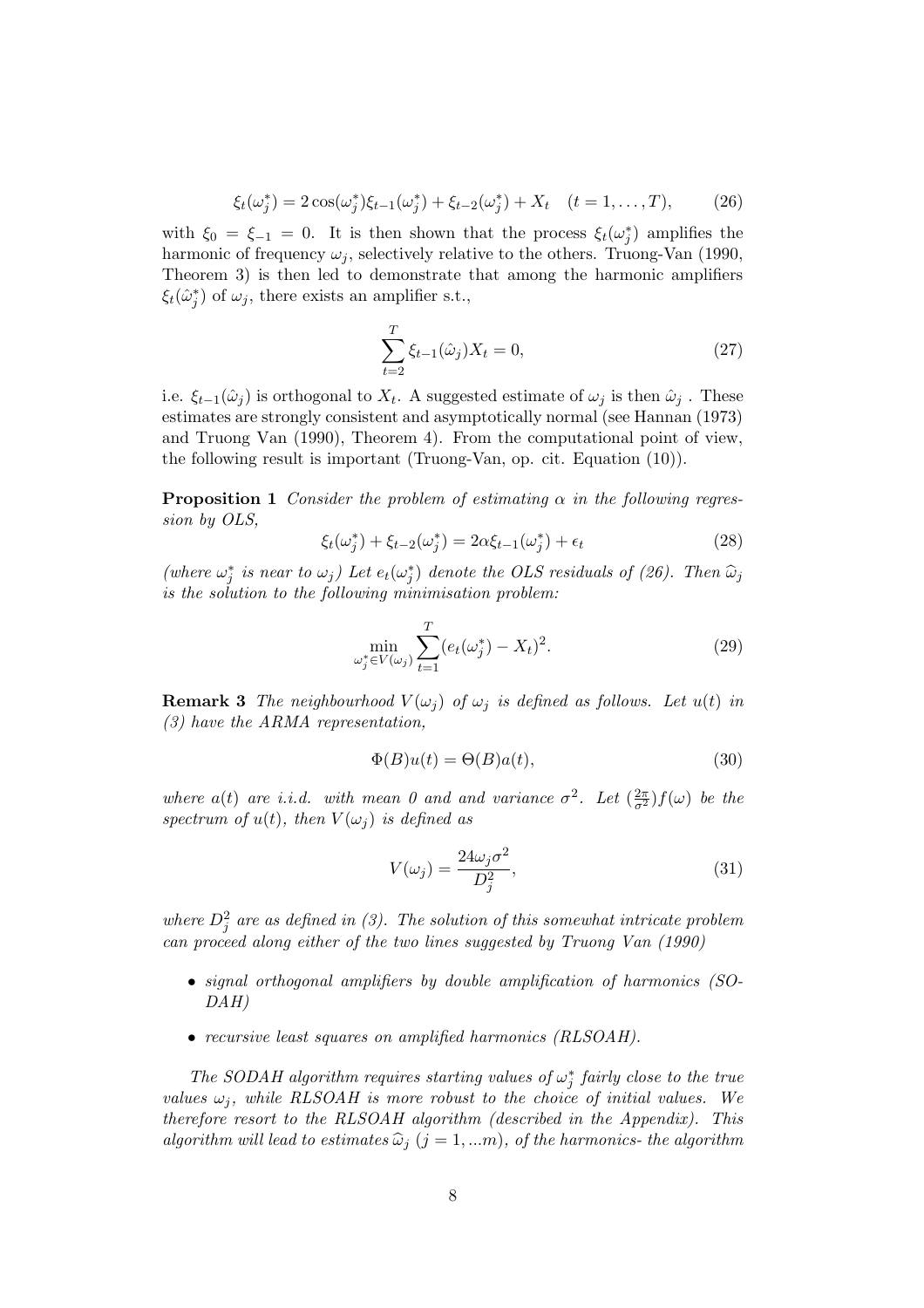also identifying m, the number of harmonics. The estimation of model (3) is now straightforward. We estimate the following equation by OLS:

$$
X_t = \mu + \sum_{i=1}^m (A_i \cos \hat{\omega}_i t + B_i \sin \hat{\omega}_i t) + u(t).
$$
 (32)

The residuals  $u(t)$  from this model can then be used to identify an ARMA(p,q) model for  $u(t)$  in the standard fashion (one should possibly test  $u(t)$  for stationarity to establish the reliability of the estimates  $(\hat{\omega}_1, \hat{\omega}_2, \dots, \hat{\omega}_m)$ 

# 5 Simulation and empirical results

# 5.1 Simulation experiments

In analysing "fixed frequency effects" models such as (1) or (3), there are at least 3 considerations involved viz.

- 1. diagnostic tests for the presence of harmonics
- 2. estimation of the number of harmonics and the corresponding frequencies and
- 3. estimation of the amplitudes and phases i.e.  $A_i$ ,  $B_i$  in (1) or  $D_i$  and  $\phi$ in (3).

So far as the last aspect (3) is concerned, all methods are unanimous in recommending the application of OLS to equations such as (14), once the number of harmonics k and the corresponding frequencies  $\hat{\omega}_i$ ,  $(i = 1, \ldots, k)$  have been estimated. Both Priestley's  $P(\lambda)$  test, as well as the  $U(r)$  and  $V(r)$  tests of Chiu, pay attention to problems  $(1)$  and  $(2)$ , though the former is far more systematic in its approach to problem (2) than the latter. The Truong-Van method presents no formal test for the presence of harmonics or for estimating the number of harmonics -this being done by a visual inspection of the graph of  $Z(r)$  (see step 3 of the Appendix)-though it does focus a great deal on obtaining refined estimates of the frequencies. In judging the empirical performance of the tests, we may thus focus on the following three aspects:

- 1. the power of those tests which are concerned with detecting the presence of harmonics, viz.  $P(\lambda)$ ,  $U(r)$  and  $V(r)$  tests.
- 2. examining whether the number of harmonics is correctly predicted and whether there is a tendency for a test to under- or over-estimate this number. Once again these statistics are meaningful for the  $P(\lambda)$ ,  $U(r)$ and  $V(r)$  tests only. However, we also present results in this regard for the Truong-Van procedure, where the number of harmonics is determined in every simulation via the following admittedly mechanical rule: We looked at a window of the  $2[T/10]$  Fourier frequencies centered around  $r_i$ .  $Z(r_i)$ was defined to be a maximum whenever: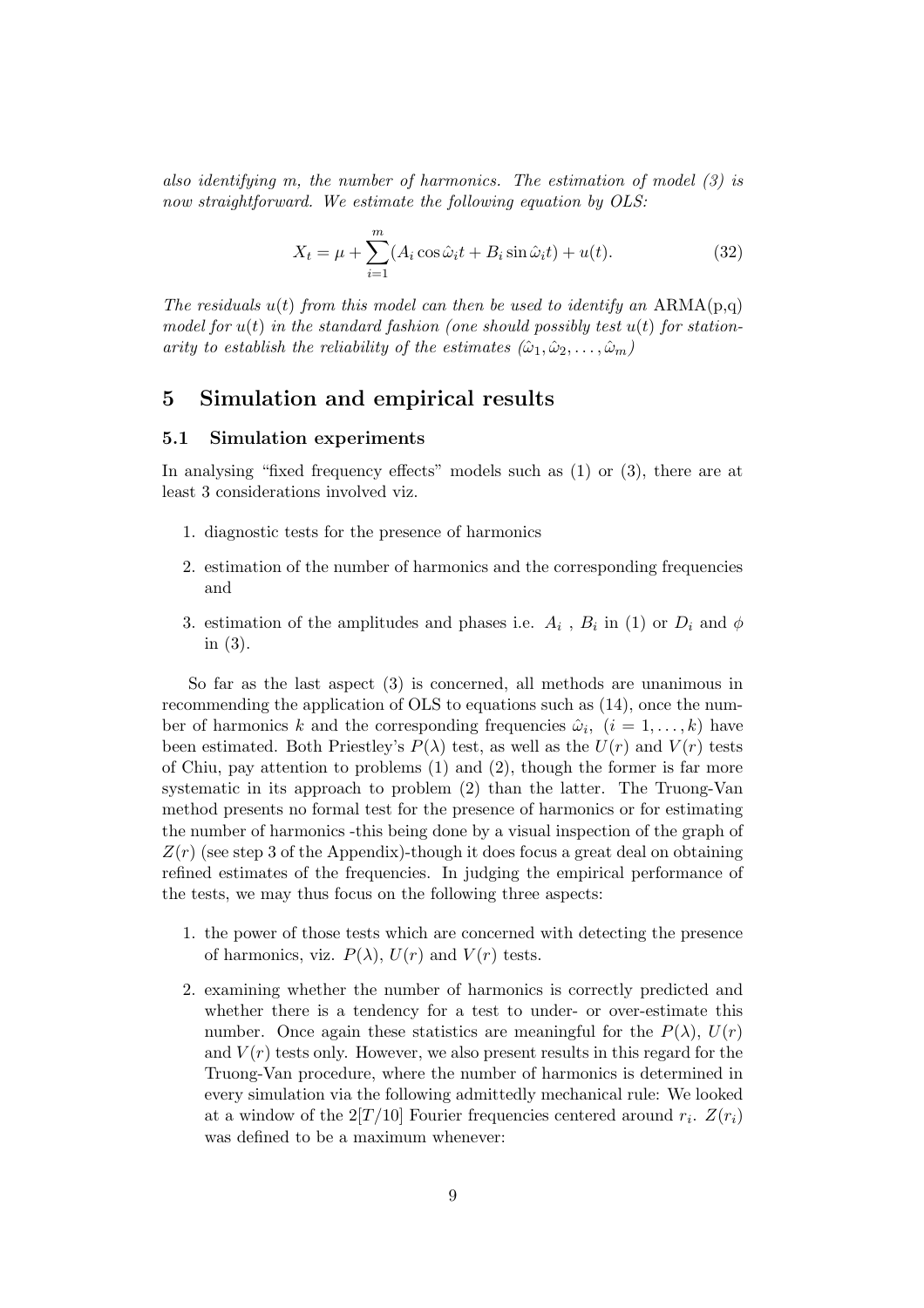- $Z(r_i) > Z(r_i)$  for all  $j \neq i$  in the window
- $\bullet$   $Z(r_i) > T^{-3/2}$
- 3. estimating the empirical bias, variance and RMSE (root mean square error) of the frequencies, amplitudes and phases of the harmonics generated by the different methods.

#### 5.1.1 Power considerations

Table 1 presents comparisons of the power properties of the  $P(\lambda)$ ,  $U(r)$  and  $V(r)$  tests. Three alternative models are used for this purpose: a white noise, an  $AR(1)$  model and an  $AR(2)$  model. None of these models has a fixed frequency component.

**Model 1**  $X_t$  is i.i.d.  $N(0, 1)$ .

**Model 2**  $X_t = 0.7X_{t-1} + u(t)$ , where  $u(t)$  is i.i.d.  $N(0, 1)$ .

Model 3  $X_t = 0.37X_{t-1} + 0.34X_{t-2} + u(t)$ , with  $u(t)$  being i.i.d.  $N(0, 1)$ .

We also consider three alternative sample sizes viz.  $T = 150$ , 300 and 500 and generate 10,000 replications in each case. In the  $P(\lambda)$  test, the null is of no peaks (see (4)) with the implicit alternative of at least one peak. The  $U(r)$  and  $V(r)$  tests also suppose a null of zero peaks but the alternative is of exactly r peaks. In Table 1, we fix the alternative at  $r = 1$ . The message of Table 1 is fairly clear-cut. The Priestley-Bhansali  $P(\lambda)$  test seems to have fairly good power properties when the underlying process is white-noise and the power increases with the sample size. However for  $AR(1)$  or  $AR(2)$  processes, the power performance of the test deteriorates appreciably. The converse seems to be true of the  $U(r)$  and  $V(r)$  tests. Both are quite powerful for low order AR processes (even for relatively small samples) but their performance for white noise data generating processes is noticeably inferior to the Priestley-Bhansali test.

## 5.1.2 Bias, variance and RMSE

We now turn our attention to to investigating the bias, variance and RMSE of all the tests we have considered:

**Test I:** Priestley's  $P(\lambda)$  test, incorporating Bhansali's correction

**Test IIA:** Chiu's  $U(r)$  test

**Test IIB:** Chiu's  $V(r)$  test

Test III: Truong-Van procedure

For this purpose, we set up three alternative benchmark models viz. a single harmonic, a double harmonic and a triple harmonic.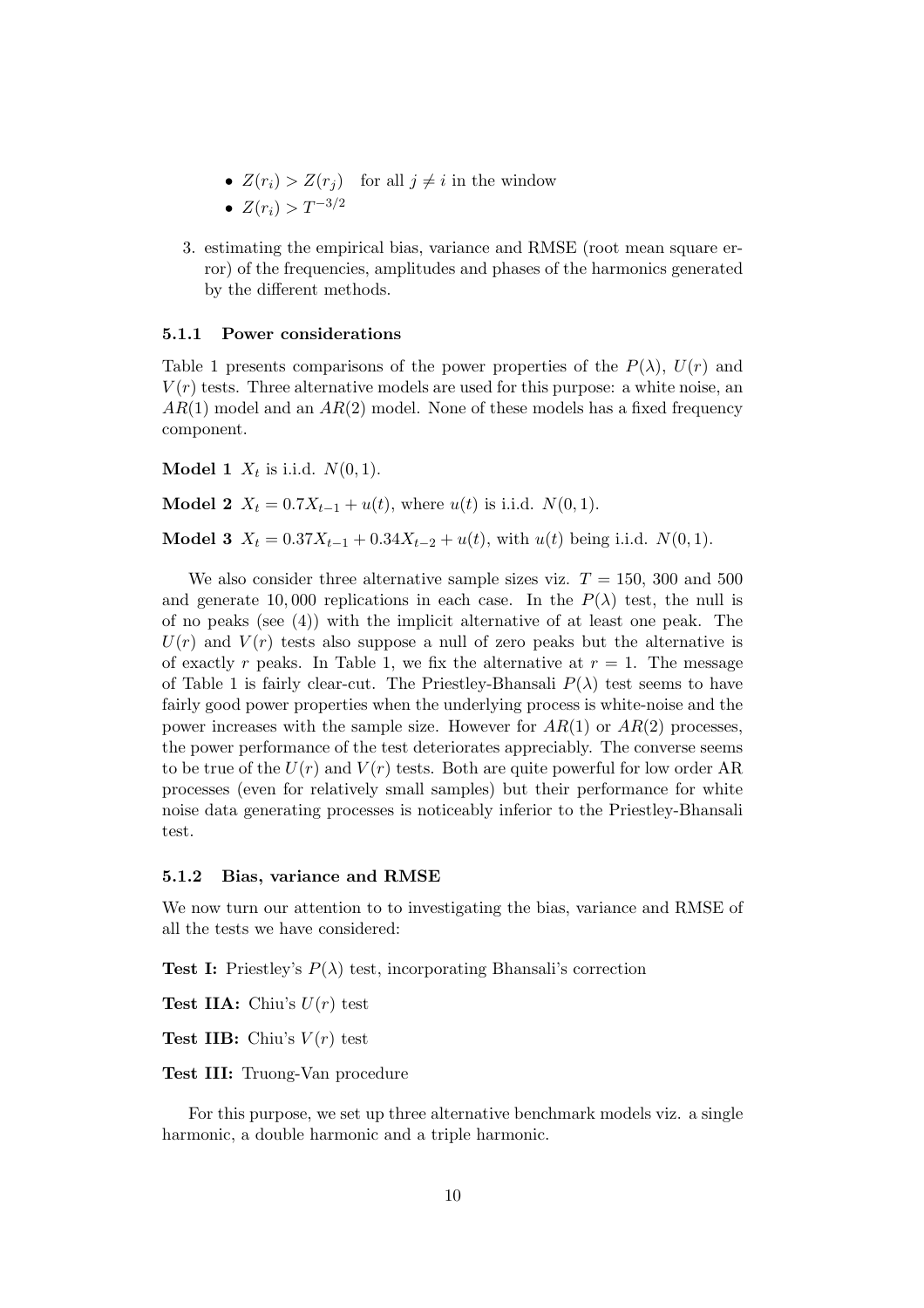# Model A: Single Harmonic

$$
X_t = A_i \cos(\omega t) + B_i \sin(\omega t) + u(t)
$$
\n(33)

where

\n- 1. 
$$
u(t)
$$
 is i.i.d.  $N(0, 1)$
\n- 2.  $A = 0.50$ ,  $B = -0.35$ ,  $\omega = (20\pi/T)$
\n

#### Model B: Double Harmonic

$$
X_t = \sum_{i=1}^{2} A_i \cos(\omega_i t) + B_i \sin(\omega_i t) + u(t)
$$
\n(34)

where:

\n- 1. 
$$
u(t)
$$
 is i.i.d.  $N(0,1)$ .
\n- 2.  $\omega_1 = (20\pi/T)$  and  $\omega_2 = (50\pi/T)$ .
\n- 3.  $A_1 = 0.50$ ,  $B_1 = -0.35$ ,  $A_2 = -0.20$ ,  $B_2 = 0.45$ .
\n

#### Model C: Triple Harmonic

$$
X_t = \sum_{i=1}^{3} A_i \cos(\omega_i t) + B_i \sin(\omega_i t) + u(t)
$$
\n(35)

where:

- 1.  $u(t)$  is i.i.d.  $N(0, 1)$ .
- 2.  $\omega_1 = (20\pi/T), \omega_2 = (50\pi/T)$  and  $\omega_3 = (60\pi/T)$ . 3.  $A_1 = 0.50, B_1 = -0.35; A_2 = -0.20, B_2 = 0.45; A_3 = 1.25, B_3 =$ 1.10.

Once again three alternative sample sizes are considered viz.  $T = 150, 300$ and 500 and the aggregate number of replications fixed, as before at 10, 000. We also note for each test, the proportion of replications in which the number of harmonics is correctly identified, under-identified and over-identified in each of the above models. The bias, variance and RMSE are well-defined only for those replications where the number of harmonics is correctly identified. The results for models A, B and C are presented in Tables 2, 3 and 6 respectively. Tables 2 to 6 present several conclusions of interest:

1. Focussing first on the issue of correct identification of the number of harmonics, (i.e. the first 3 rows of each table) it is evident that the  $U(r)$ and  $V(r)$  tests clearly emerge as superior to the other two tests, with  $U(r)$  having a slight edge over  $V(r)$  especially for large samples. The only exception to this general tendency is when the true data contain 3 harmonics (model 35) where the  $U(r)$  test fares badly for the smallest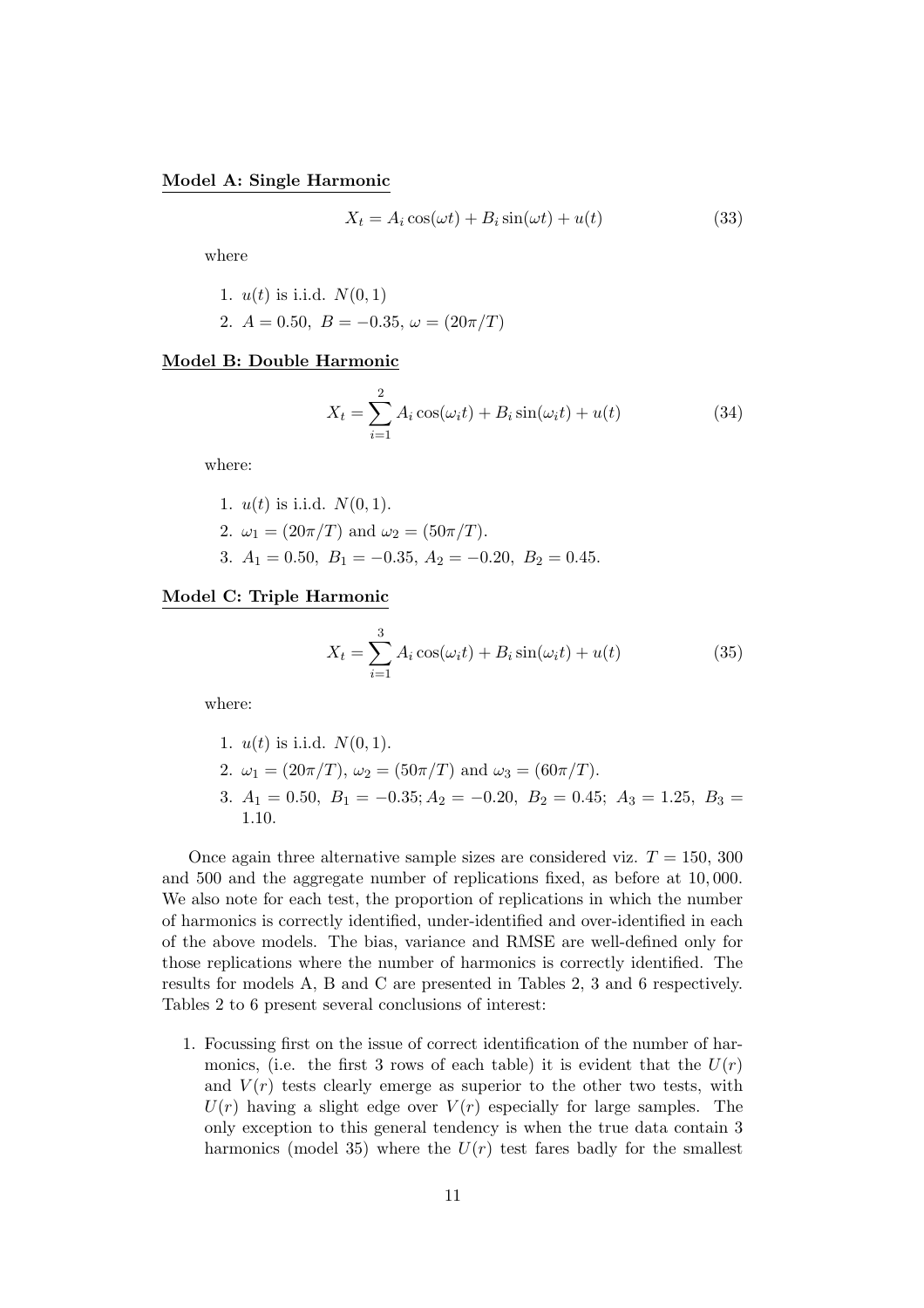sample size considered  $(T = 150$  in Table 6). Even here, the performance of the  $V(r)$  test remains fairly good. The Priestley-Bhansali test has a pronounced tendency to overestimate the number of harmonics (exception being for the model 35,  $T = 500$ ; by contrast, the Truong-Van test veers towards under-identification. In discussing the forecasting performance, it becomes necessary to distinguish the underlying models carefully, for the performance patterns seem to be dependent on this aspect.

- 2. For the single harmonic case (model 33), the RMSE for the  $U(r)$  and  $V(r)$  methods is much lower than the other 2 methods, irrespective of the sample size. Once again the  $U(r)$  test seems to hold a small edge over the  $V(r)$  test.
- 3. For the double harmonic case (model 34), forecasting ability (as judged by the RMSE) seems to be significantly better for Method I (Priestley-Bhansali) than for all the other methods, both for the low frequency  $(\omega_1)$ and the higher frequency  $(\omega_2)$ . Additionally, Method III (Truong-Van) comfortably out-performs Methods II A and B (Chiu) in the case of  $\omega_1$ with the reverse holding for  $\omega_2$ . Interestingly, Methods I and III seem to be better at predicting the lower frequency  $\omega_1$  than the higher frequency  $\omega_2$  (comparison of last two rows of Table 3) while the opposite seems to hold for Methods IIA and B.
- 4. For the triple harmonic case (model 35), the Priestley-Bhansali method emerges as the best at the lower frequencies ( $\omega_1$  and  $\omega_2$ ) for all sample sizes, and also for the high frequency  $\omega_3$  for  $T = 500$ . So far as the other 2 methods are concerned, the Truong-Van is noticeably superior to the Chiu methods for the low frequencies  $\omega_1$  and  $\omega_2$  but loses out for the higher frequency  $\omega_3$ .

# 5.2 Empirical examples

Two empirical illustrations are now presented, using the above techniques. The first pertains to the standard sunspot data set, Wolfer's annual sunspot series (1700-1955) (see Waldheimer (1961)), while the second is concerned with total daily production of electricity (measured in mega watts per hour) in Spain for the year 1998 (01-01-1998 to 31-12 1998) obtained from OMEL (the Spanish market operator). A brief discussion of each case follows.

## 5.2.1 Sunspot data

In this case, the number of harmonics identified was as follows:

| Priestley-Bhansali Method: $=5$ |      |
|---------------------------------|------|
| Chiu Method:                    | $=6$ |
| Truong-Van Method:              | $=4$ |

The actual frequencies were estimated as suggested in Bhansali (1979), Chiu (1989) and Truong Van (1990) respectively. The relevant results are summarised in Table 5.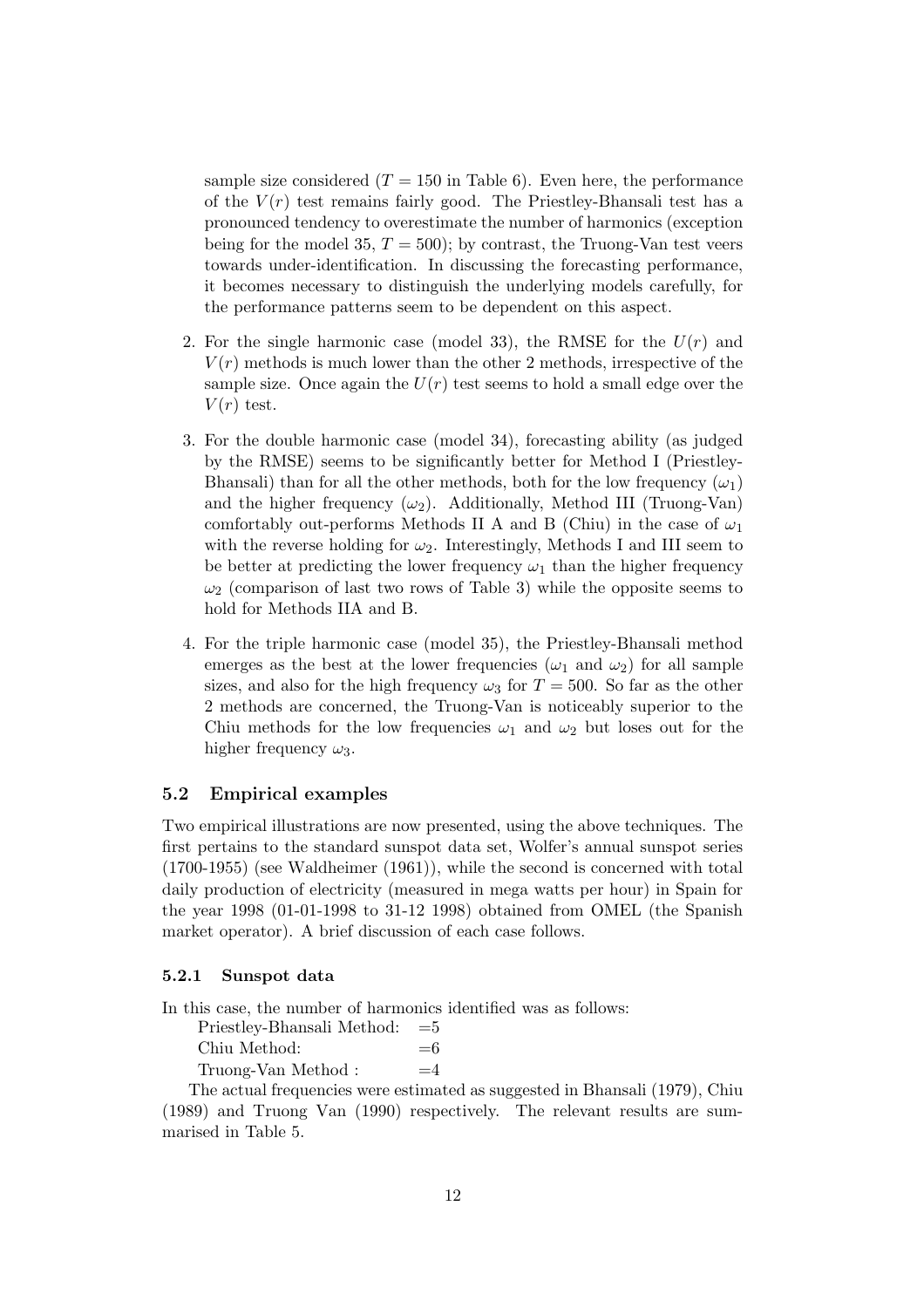The Priestley-Bhansali method suggests 5 cycles in the data, with periods ranging between 10.05 years to 91.39 years; the range for the Chiu method is 2.69 years to 85.37 years, while Truong-Van's procedure yields cycles in the range 2.02 years to 52.58 years. Using these frequency estimates, we obtained OLS estimates of (14) in each of the 3 cases (as discussed in Section 2 above). The original data and the fitted models are displayed in Figures 1 to 3. A visual inspection of the figures shows that three methods are quite successful in picking up the peaks and troughs of the original data. The Chiu procedure, however, mistakenly identifies 2 troughs around the year 1800 as peaks, while the Truong-Van procedure besides failing in the same fashion, also additionally misses the trough around 1880. The Priestley-Bhansali method is more accurate in the early period, though its performance slips in the period 1900-1925. All these methods, however, seriously underestimate the amplitudes in the original data. This is reflected in the relatively modest correlations (see Table 5) between the fitted model and the original data.

## 5.2.2 Electricity data

The number of harmonics identified and the associated frequencies in this case are presented in Table 6. The results of the three methods are very similar, with an especially close correspondence between the Priestley-Bhansali and Truong Van methods. Both these methods identify 6 harmonics with periodicities ranging from 2.34 to 80.69 days (Priestley-Bhansali method) and from 2.34 to 73.0 days (Truong Van method). The Chiu method, however, identifies 2 harmonics less, and the range of the periods is now from 3.50 to 75.93 days. Thus, all three methods unanimously support the existence of 2 cycles ( both of which seem intuitively quite reasonable) - a near-quarterly cycle of about 73-80 days duration (corresponding to the frequencies in the neighbourhood of 0.08) and a weekly cycle (frequencies clustered around 0.89). All three methods also indicate intra-weekly cycles, which admit of two plausible explanations - electricity usage varying as between weekdays and weekends, and intra-weekly cycles as "aliases" of extremely short intra-day cycles.

The associated harmonic models are estimated as in the earlier example, and the graphs displayed in Figures 4 to 6. The data are highly volatile, with frequent peaks and troughs, which are often quite sharp. The Chiu method is undoubtedly superior to the other two for this data set, as is evident both, from the correlations between "fitted" and actual values (reported in the last row of Table 6), as well as visually from the graphs in Figures 4 to 6. It does an excellent job of picking up the "turning points", which is especially creditable considering the fact that they are so closely clustered. Of the remaining two methods, the Truong Van method captures the turning points well but seriously underestimates the "amplitudes" throughout. The Priestley-Bhansali method (as in the sunspots example above) performs well in (roughly) the first quarter, slips badly in the next two, and picks up again in the final quarter. One possible reason for the superior overall performance of the Chiu method could be that it identifies an additional half-quarterly cycle of 44.5 days (corresponding to the frequency 0.13682), which the other two methods miss out.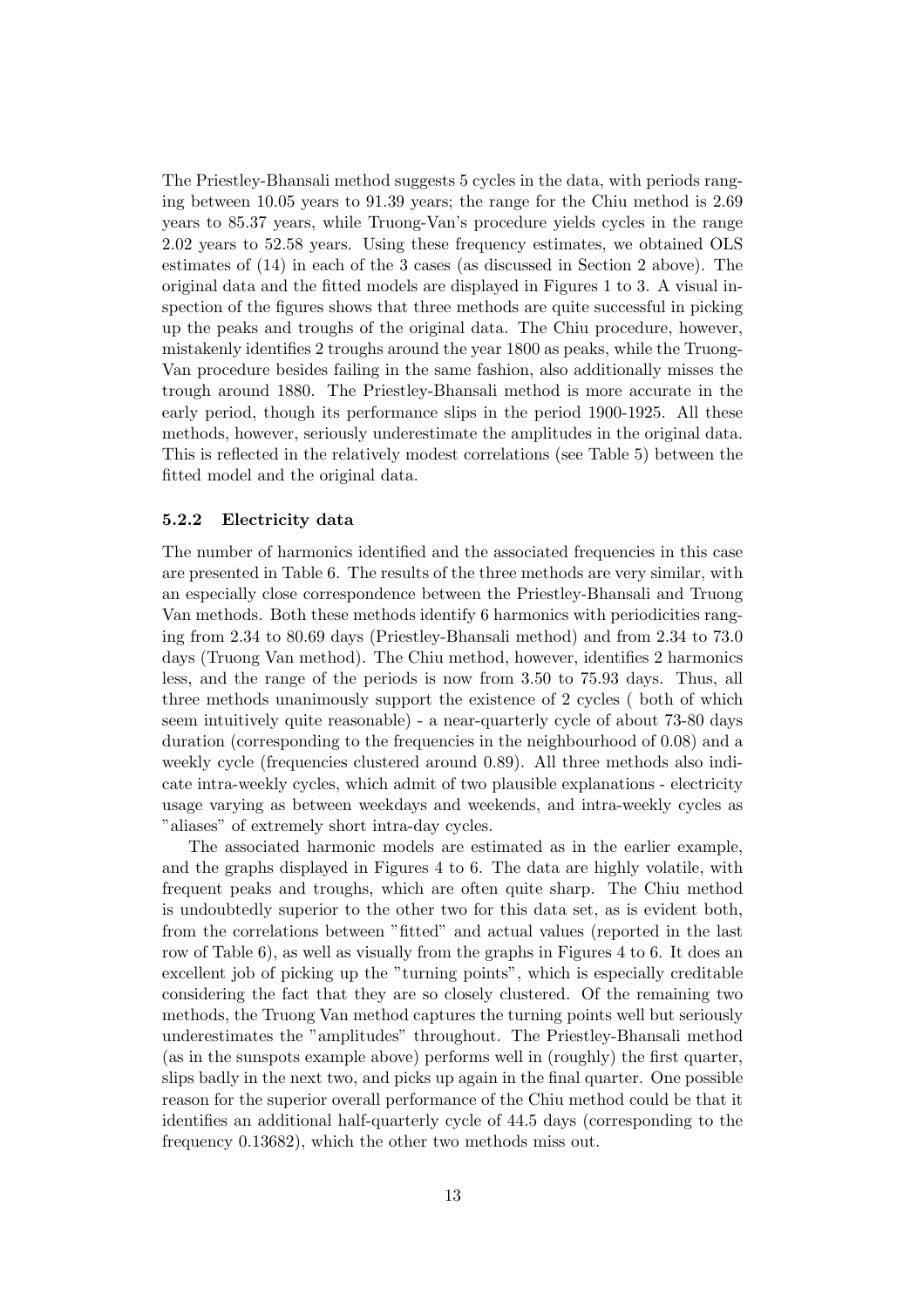# 6 Conclusions

The paper has been concerned with a discussion of some of the methods suggested in the literature to deal with series exhibiting strong periodicities. However, the power properties of these tests do not seem to have been systematically documented. We address this problem in extensive simulations, in which -apart from the power properties- predictability characteristics such as bias, variance and RMSE are also investigated. The simulations are replicated for alternative data generating processes (DGPs) covering low-order harmonics of order up to three. In general the power properties of the Priestley-Bhansali test are moderate except when the DGP is white noise. By contrast, the Chiu tests yield exceptionally good power for low-order AR models but fare poorly for whitenoise DGPs. So far as forecasting ability is concerned, the Priestley-Bhansali and Truong-Van methods are noticeably superior to the Chiu method for loworder harmonics (2 or 3). In the case of a single harmonic, the Chiu method seems to yield better results. Another feature to emerge strongly is that the Priestley-Bhansali and Truong-Van methods are better at predicting low frequency harmonics, higher frequency harmonics being better predicted by the Chiu method.

It is of course tempting to conclude from this analysis that the Chiu method should be preferred when there is reason to believe that the underlying data indicate a single harmonic of high frequency, with preference given to the other two methods when the 'a priori' presumption is in favour of more low-frequency harmonics. But such an inference would be somewhat adventurous, considering that our results are derived on the basis of simulations rather than theoretical considerations. The two empirical examples seem to indicate that the methods yield reasonable results in real-world situations.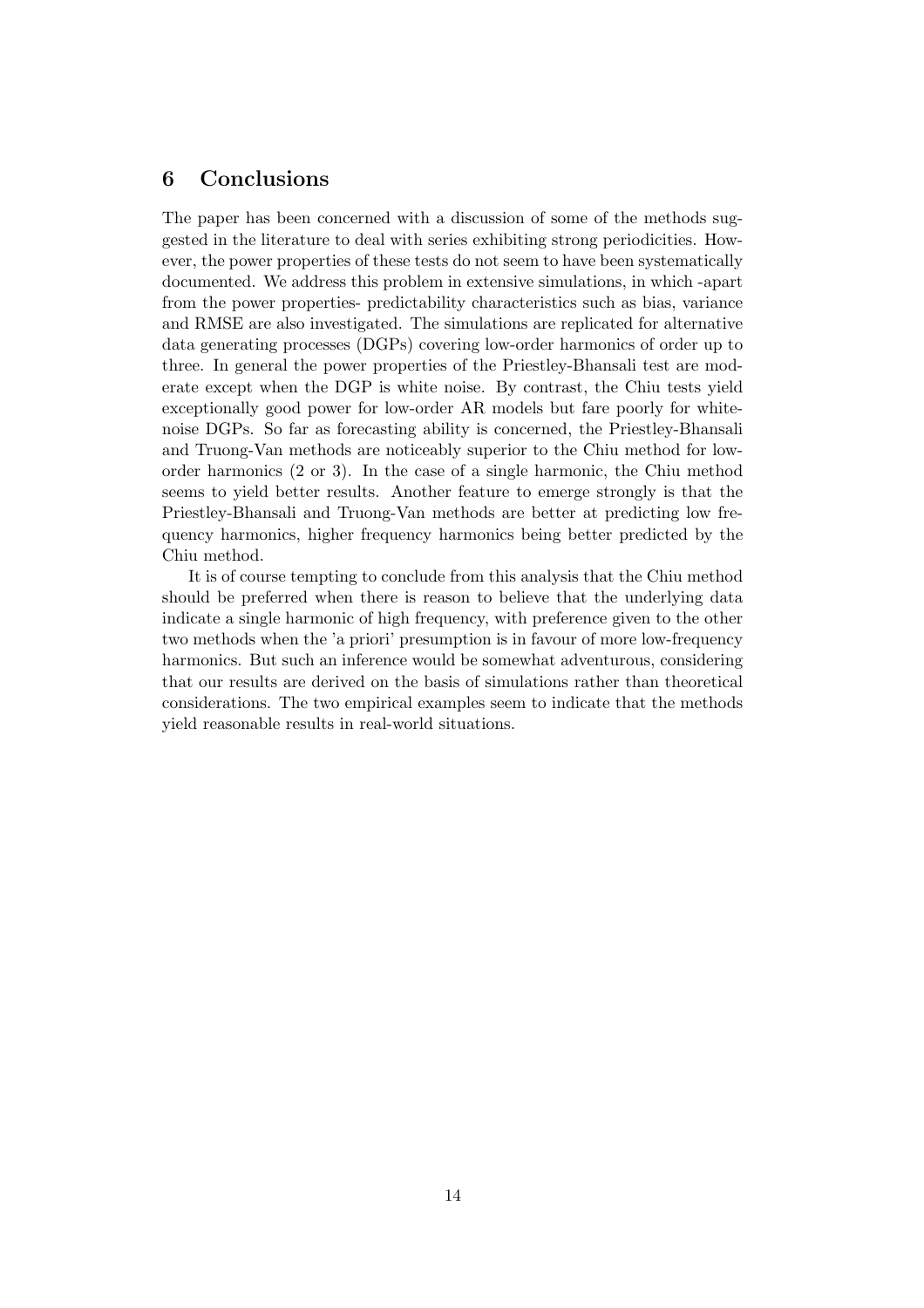#### Appendix

RLSOAH Algorithm (Truong-Van (1990))

Let  $X_t$ ,  $t = 1, 2, ..., T$  denote the observations on the given series. The major steps in this algorithm may be defined as follows.

**Step 1:** Define a new series  $Y_t$  as a function of a variable r.

$$
Y_1(r) = X_1
$$
  
\n
$$
Y_2(r) = X_2 + 2X_1 \cos(r)
$$

and for  $t = 3, \ldots, T$ .

$$
Y_t(r) = X_t + 2Y_{t-1}(r)\cos(r) - Y_{t-2}(r).
$$

Step 2: Define

$$
Z(r) = \sum_{t=1}^{T} Y_t^2(r),
$$

for  $r = (2\pi)/T, (4\pi)/T, \ldots, \pi$ 

**Step 3:** Let the plot of  $Z(r)$  have k significant peaks say,

$$
\omega_1^0 < \omega_2^0 < \ldots < \omega_k^0,
$$

Further let

$$
\alpha_j^0 = \cos(\omega_j^0) \qquad j = 1, 2, \dots, k.
$$

**Step 4:** We now iterate on  $\alpha_j$  and  $\omega_j$ ,  $(j = 1, ..., k)$  denoting their values at the  $p^{th}$  iteration by  $\alpha_j(p)$  and  $\omega_j(p)$  respectively. The iteration rule is as follows:

$$
\alpha_j^{(p+1)} = \alpha_j^p + \frac{\sum_{t=2}^T X_t Y_{t-1}(\omega_j^{(p)})}{\sum_{t=2}^T Y_{t-1}^2(\omega_j^{(p)})},
$$

for  $p = 1, 2, \ldots$  where,

$$
\omega_j^{(p)} = \cos^{-1} \alpha_j^{(p)}.
$$

The iterations are stopped at stage m if

$$
|\alpha_j^{(m+1)} - \alpha_j^{(m)}| < \varepsilon_0,
$$

where  $\varepsilon_0$  is a pre-determined constant.

Note that the above iterations are done for each  $j = 1, 2, \ldots, k$  Let the final values be denoted by  $\widehat{\alpha}_1, \ldots, \widehat{\alpha}_k$  and  $\widehat{\omega}_1, \ldots, \widehat{\omega}_k$ .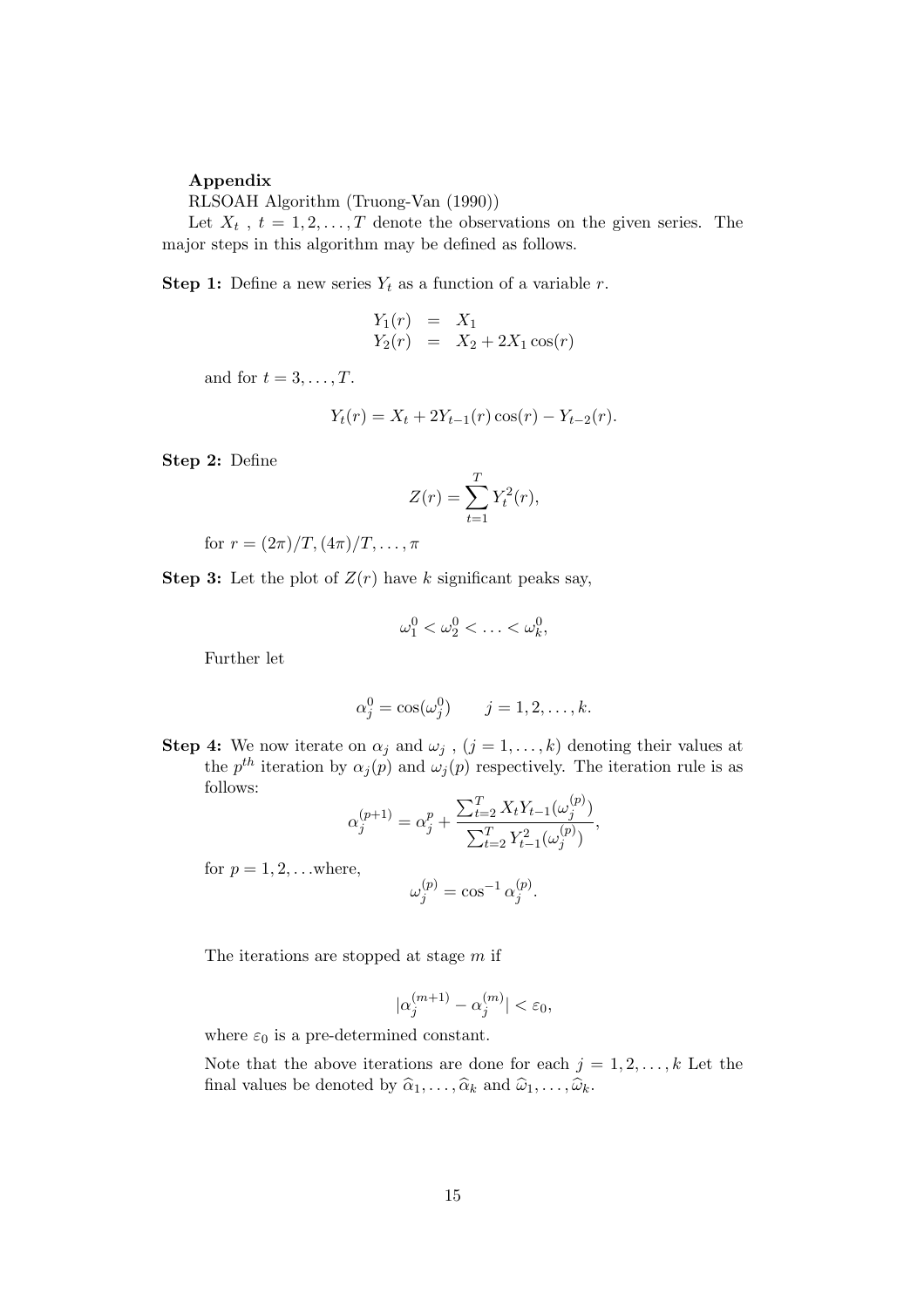

Figure 1: Sunspot data analyzed by Priestley-Bhansali procedure. The dotted line represents the original data and the solid line the fitted data

Step 5: Estimate the following equation by OLS

$$
X_t = \mu + \sum_{j=1}^k A_j \cos(t\widehat{\omega}_j) + B_j \sin(t\widehat{\omega}_j) + u_t,
$$

and let  $\hat{u}_t$  denote residuals of the above regression.

**Step 6:** We now repeat Step 5 with  $\hat{u}_t$  replacing  $X_t$ .

**Step 7:** The estimates obtained from Step 6 may be denoted by  $\alpha_1^{\sharp}$  $\frac{\sharp}{1}, \ldots, \alpha_l^{\sharp}$  $_l^{\sharp}$  and are essentially refinements of the estimates  $\hat{\alpha}_1, \ldots, \hat{\alpha}_k$ , obtained in Step  $4$  (note that  $l$  and  $k$  may be different). They may be treated as the final estimates or we may have one more repetition of the cycle.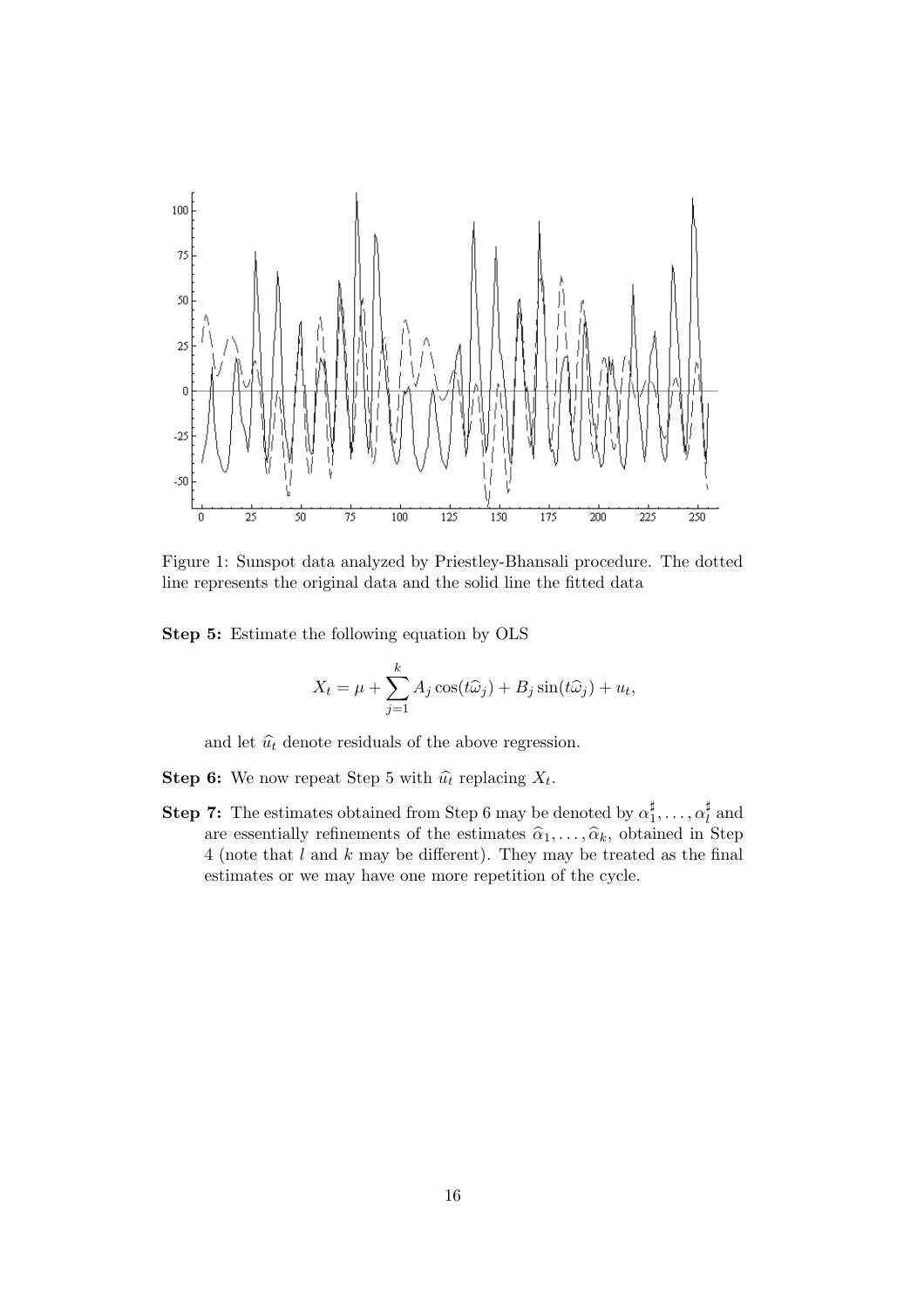

Figure 2: Sunspot data analyzed by Truong-Van procedure. The dotted line represents the original data and the solid line the fitted data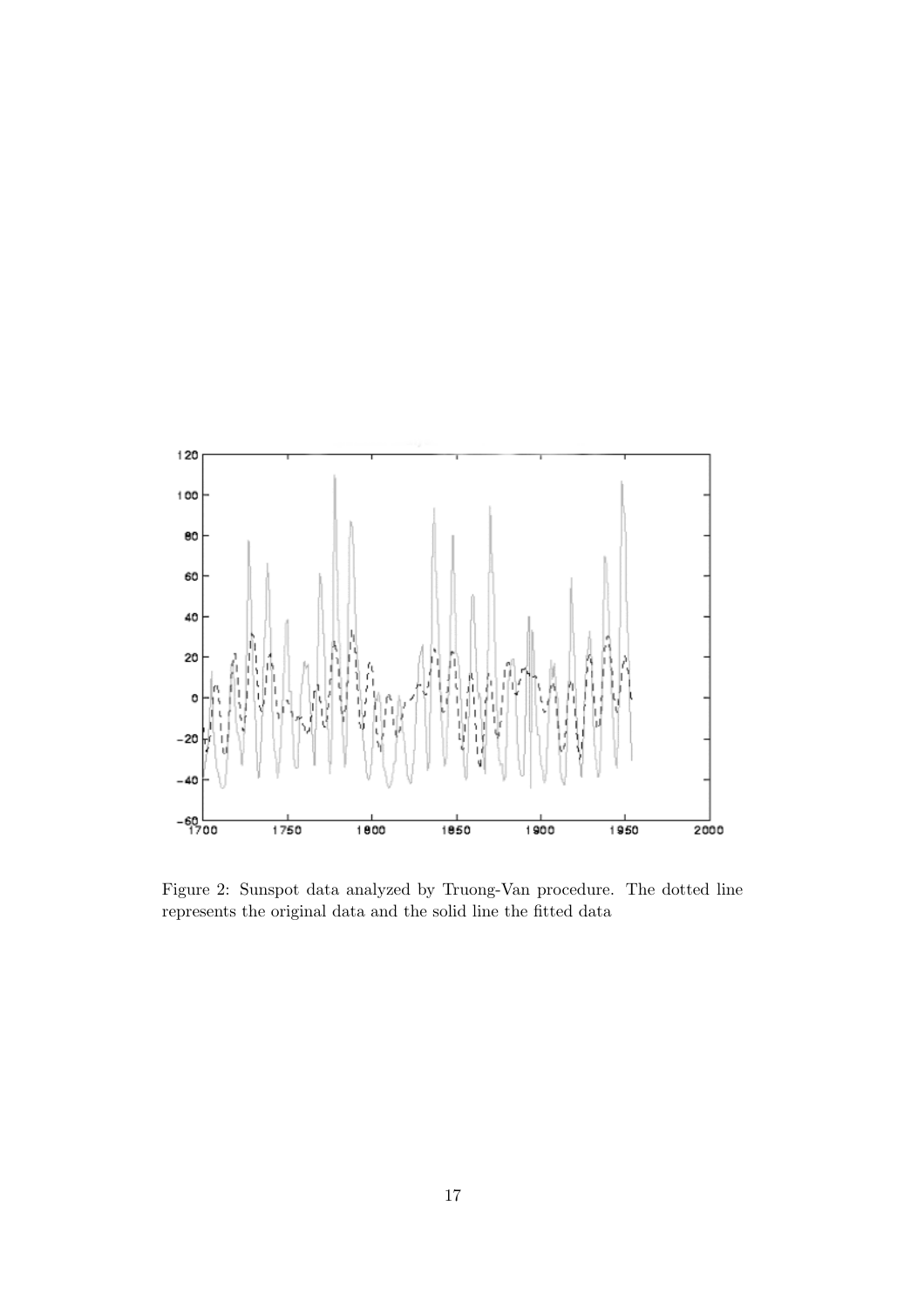

Figure 3: Sunspot data analyzed by Chiu procedure. The dotted line represents the original data and the solid line the fitted data



Figure 4: Electricity demand analyzed by Priestley-Bhansali. The dotted line represents the original data and the solid line the fitted data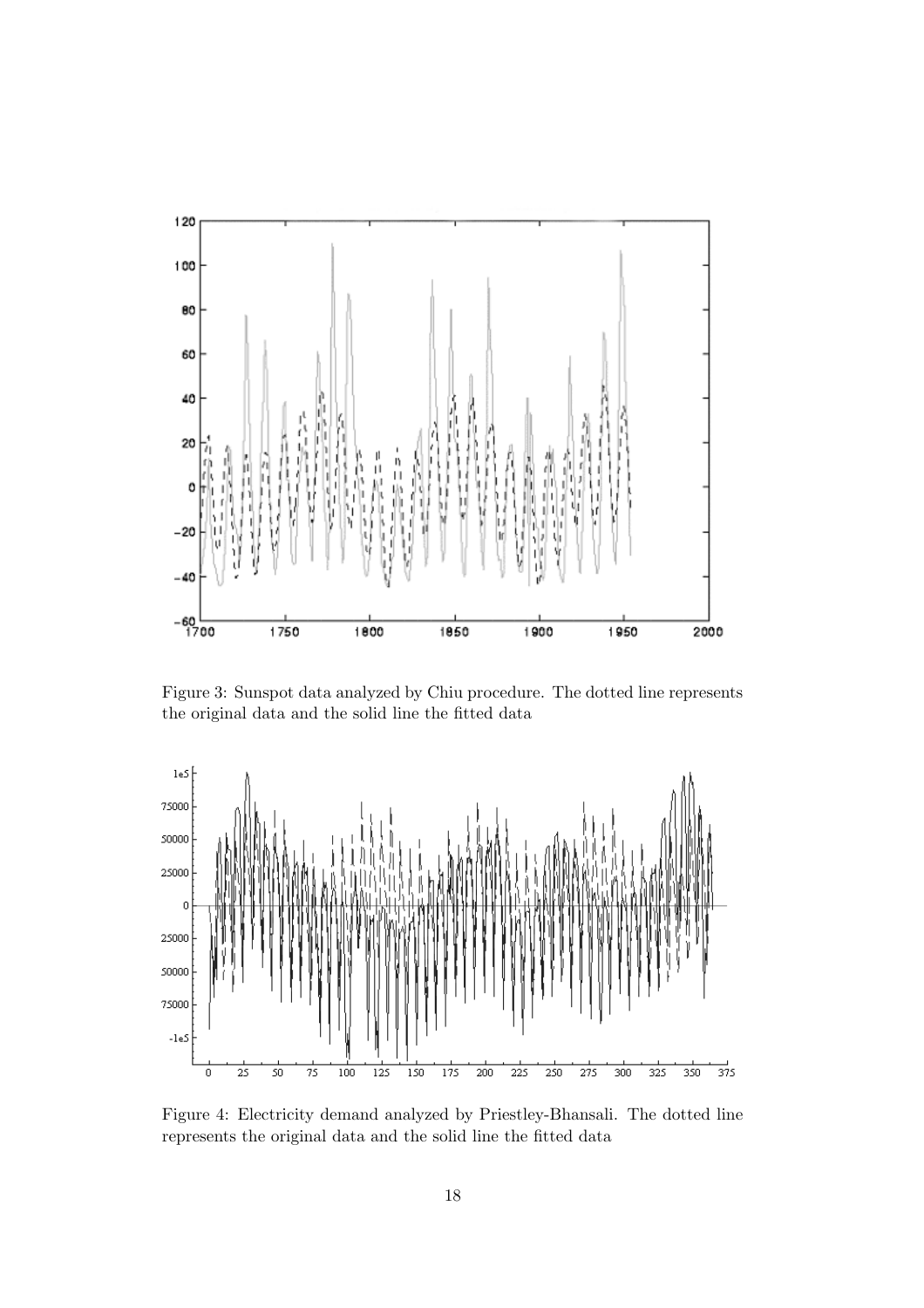

Figure 5: Electricity demand analyzed by Chiu procedure. The dotted line represents the original data and the solid line the fitted data



Figure 6: Electricity demand analyzed by Troung Van procedure. The dotted line represents the original data and the solid line the fitted data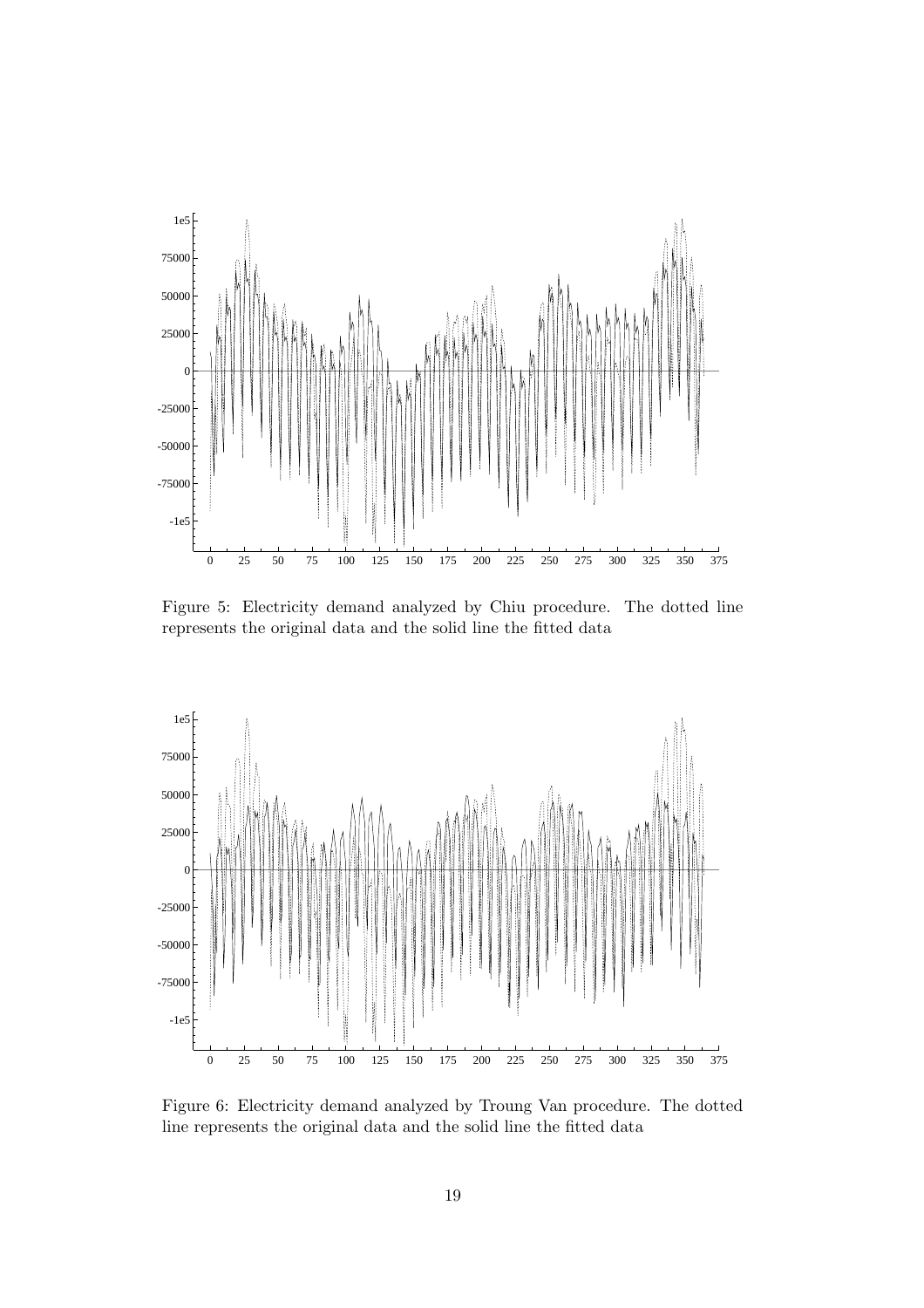|         |                                                                               |                                                                                       | 88.82                                                                                                   |                 |
|---------|-------------------------------------------------------------------------------|---------------------------------------------------------------------------------------|---------------------------------------------------------------------------------------------------------|-----------------|
| Model?  |                                                                               | $\begin{array}{ c c c c c c c c } \hline 21.72 & 30.12 & 39.86 \\ \hline \end{array}$ | 74.44                                                                                                   | $ 73.52 $ 84.03 |
|         |                                                                               |                                                                                       |                                                                                                         | $-66.37$        |
|         |                                                                               |                                                                                       | $\begin{array}{ c c c c c c c c } \hline \text{79.96} & \text{92.13} & \text{68.62} \hline \end{array}$ | 89.6            |
| Model   |                                                                               |                                                                                       |                                                                                                         | 70.79 83.46     |
|         |                                                                               |                                                                                       | 71.57                                                                                                   |                 |
|         |                                                                               | 81.33   28.35   37.46   59.48                                                         | 19.57                                                                                                   | 19.79           |
| Model 1 | $T=150$   $T=300$   $T=500$   $T=150$   $T=500$   $T=150$   $T=300$   $T=500$ | 178.48                                                                                | 20.04                                                                                                   | 20.44           |
|         |                                                                               |                                                                                       | 18.72                                                                                                   | 19.36           |
|         | Test                                                                          | $Price, tley - Blaansali   63.09$                                                     | $T_{I(\gamma)}$                                                                                         |                 |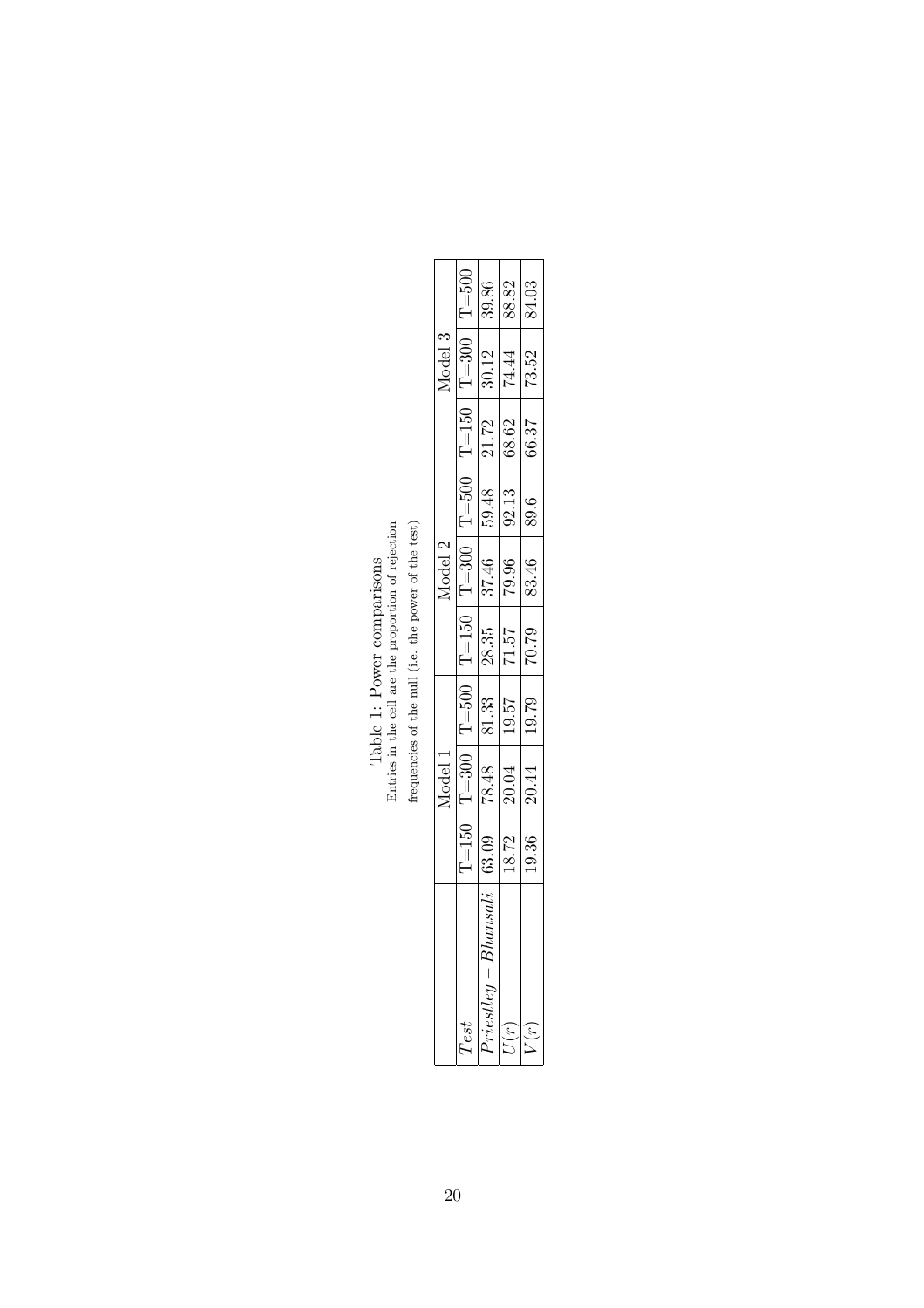|                    |          |                                                                                               | 21.58 | 38.44                 | 86.68                 | 12000       | <b>ZF00:C</b>         | 0.1031         |
|--------------------|----------|-----------------------------------------------------------------------------------------------|-------|-----------------------|-----------------------|-------------|-----------------------|----------------|
|                    | Test III |                                                                                               | 19.74 | 84.58                 | $45.68\,$             | $-0.125$    | 0.0011                | 0.129          |
|                    |          | $T = 150$   $T = 300$   $T = 500$   $T = 150$   $T = 500$   $T = 150$   $T = 300$   $T = 500$ | 19.58 | 26.54                 | 53.88                 | $-0.226$    | $\frac{6610}{0.0199}$ | 0.2665         |
|                    |          |                                                                                               | 82.98 | 17.02                 |                       | 0.0028      | 0.0074                | 0.080          |
|                    | Test IIB |                                                                                               | 87.28 | 17.22                 |                       | 0.0035      | $\frac{1}{0.0096}$    | 860.0          |
|                    |          |                                                                                               | 82.61 | 14.53                 | $\frac{2.86}{0.0056}$ |             | $\overline{0.011}$    | 0.1051         |
| frequency $\omega$ |          |                                                                                               | 94.89 | $\frac{11}{2}$        |                       | 0.0023      | 0.0067                | 6180.0         |
|                    | Test IIA |                                                                                               | 93.65 | $6.35^{\degree}$      |                       | 0.0038      | 0.0082                | 0.091          |
|                    |          |                                                                                               | 90.92 | 6.08                  |                       | 0.0055      | 0.011                 | 0.1051         |
|                    |          |                                                                                               | 14.03 |                       | $\frac{85.96}{0.01}$  |             | 1.0091                | 0.095          |
|                    | TestI    | $T = 150$   $T = 300$   $T = 500$                                                             |       | $\frac{16.12}{83.65}$ |                       | $-0.004$    | 0.024                 | 0.155          |
|                    |          |                                                                                               | 15.92 | 81.83                 | 2.25                  | 0.02        | 1.051                 | 0.227          |
|                    |          |                                                                                               | HCI   | HОI                   | HПH                   | $B(\omega)$ | $\tilde{(\omega)}$    | $RMSE(\omega)$ |

# Table 2: Tests' performance: Model A Table 2: Tests' performance: Model A

HCI is the % of harmonics correctly identified, HOI is the % of harmonics over identified, HUI is the % of harmonics under identified,  $B(\omega)$  is the bias of the test for harmonic with frequency  $\omega$ ,  $V(\omega)$  is the variance of the test for harmonic with frequency  $\omega$  and  $RMSE(\omega)$  is the root mean square error of the test for harmonic with HCI is the % of harmonics correctly identified, HOI is the % of harmonics over identified, HUI is the % of harmonics under identified,  $B(\omega)$  is the bias of the test for harmonic with frequency  $\omega$ ,  $V(\omega)$  is the variance of the test for harmonic with frequency  $\omega$  and  $RMSE(\omega)$  is the root mean square error of the test for harmonic with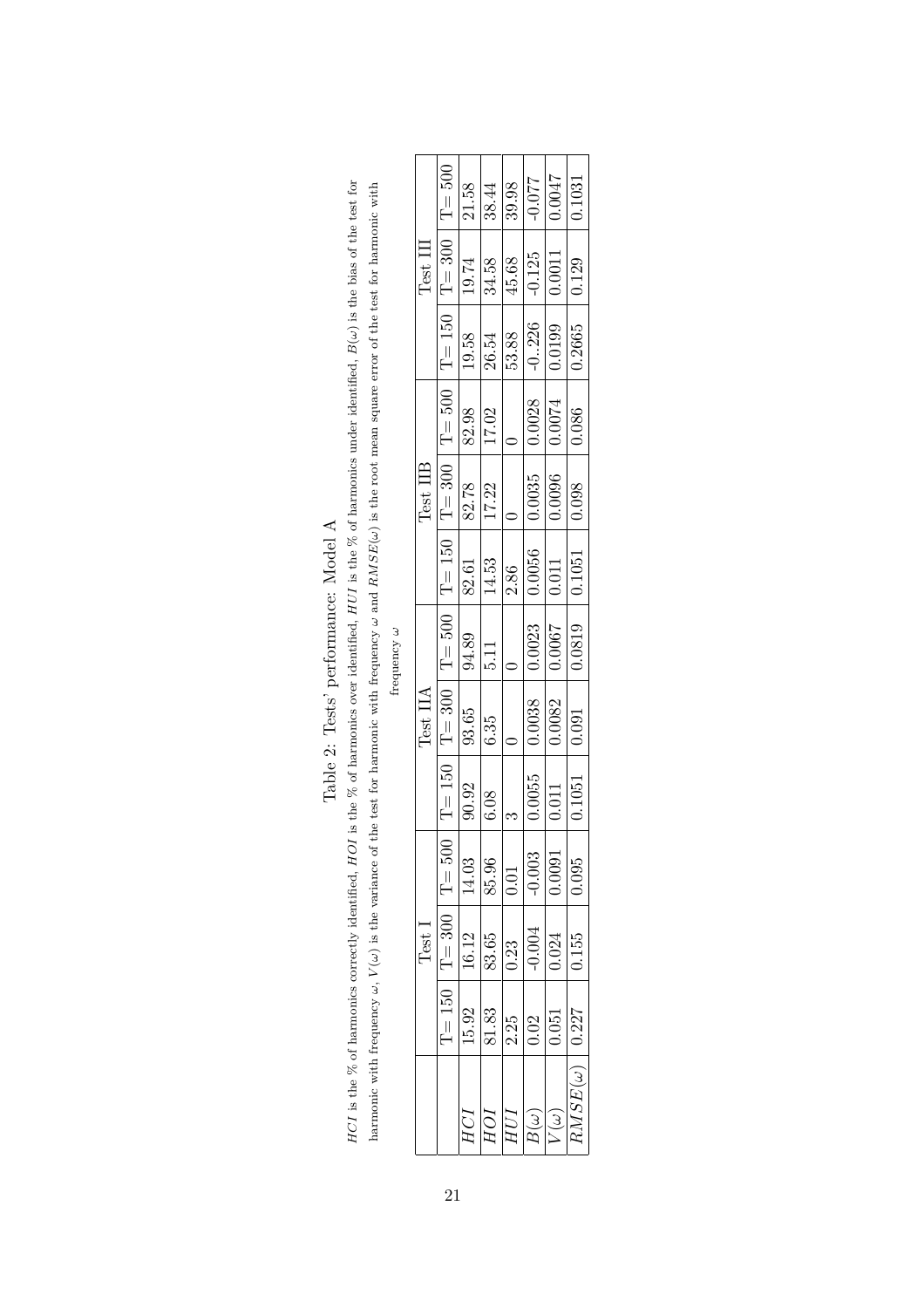|                    |              | $T = 500$         | 16.67 | 22.42             | 60.91 | $-0.081$         | $-0.227$         | 0.0002          | 0.0457          | 0.0823           | 0.3119                      |
|--------------------|--------------|-------------------|-------|-------------------|-------|------------------|------------------|-----------------|-----------------|------------------|-----------------------------|
|                    | $Test$ $\Pi$ | $T = 300$         | 15.33 | 20.09             | 64.58 | 0.1304           | 0.3431           | 0.0009          | 0.1428          | 0.1338           | 0.5104                      |
|                    |              | $T = 150$         | 12.82 | 14.97             | 72.21 | $-0.243$         | $-0.683$         | 0.005           | 0.1729          | 0.258            | 0.7992                      |
|                    |              | $T = 500$         | 84.98 | 15.02             |       | 0.1696           | $-0.17$          | 0.0032          | 0.0032          | 0.1788           | 0.1788                      |
|                    | Test IIB     | $\Gamma = 300$    | 84.7  | $14.61\,$         | 0.69  | 0.2649           | $-0.264$         | 0.0146          | 0.0132          | 0.2913           | 0.288                       |
|                    |              | $T = 150$         | 69.23 | 9.49              | 21.28 | 0.48             | 0.4608           | 0.1146          | 6620            | 0.5873           | 0.54                        |
| frequency $\omega$ |              | $T = 500$         | 97.8  | $\overline{2.17}$ | 0.03  | 0.1702           | $-0.17$          | 0.0031          | 0.0031          | 0.1791           | 0.1791                      |
|                    | Test IIA     | $T = 300$         | 95.68 | 2.75              | 1.57  | 0.2648           | 0.264            | 0.0147          | 0.0132          | 0.2912           | 0.288                       |
|                    |              | $T = 150$         | 66.41 | 1.58              | 32.01 | 0.4595           | 0.446            | 0.1055          | 0.0843          | 0.5627           | 0.5321                      |
|                    |              | $T = 500$         | 14.51 | 83.93             | 1.56  | $-0.003$         | $-0.002$         | $-0.0011$       | 0.002           | 0.003            | 0.049                       |
|                    | Test         | $T=150$   $T=300$ | 8.31  | 90.65             | 1.04  | $-0.005$         | 0.014            | 0.0015          | 0.029           | 0.005            | $-0.171$                    |
|                    |              |                   | 15.65 | 73.04             | 11.31 | $-0.001$         | 0.074            | 0.009           | 0.158           | 0.096            |                             |
|                    |              |                   | HСI   | HОI               | HUI   | $Bias(\omega_1)$ | $Bias(\omega_2)$ | $Var(\omega_1)$ | $Var(\omega_2)$ | $RMSE(\omega_1)$ | $RMSE(\omega_2) \mid 0.404$ |

| ρ<br>$\ddot{\phantom{0}}$<br>I   |
|----------------------------------|
| $\sim$ 0.0 $\sim$<br>ļ<br>ļ<br>Í |
| ŀ                                |
| ١<br>I<br>l                      |

HCI is the % of harmonics correctly identified, HOI is the % of harmonics over identified, HUI is the % of harmonics under identified,  $B(\omega)$  is the bias of the test for harmonic with frequency  $\omega$ ,  $V(\omega)$  is the variance of the test for harmonic with frequency  $\omega$  and  $RMSE(\omega)$  is the root mean square error of the test for harmonic with

HCI is the % of harmonics correctly identified, HOI is the % of harmonics over identified, HUI is the % of harmonics under identified,  $B(\omega)$  is the bias of the test for harmonic with frequency  $\omega$ ,  $V(\omega)$  is the variance of the test for harmonic with frequency  $\omega$  and  $RMSE(\omega)$  is the root mean square error of the test for harmonic with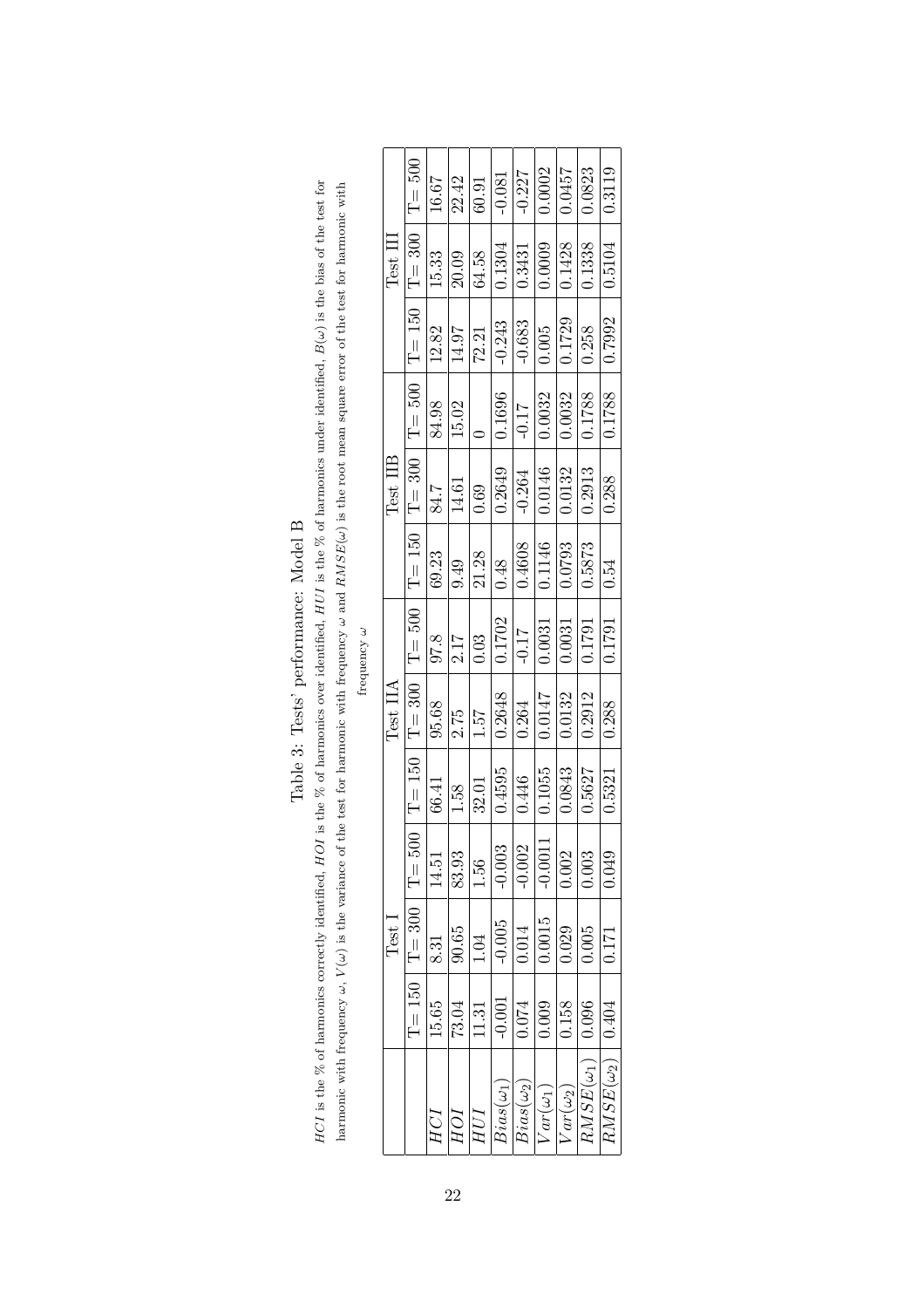|                             |           | $Test$ $\overline{1}$ |          |           | TestIIA   |           |           | $\operatorname{Test}$ $\operatorname{IIB}$ |           |           | Test III  |           |
|-----------------------------|-----------|-----------------------|----------|-----------|-----------|-----------|-----------|--------------------------------------------|-----------|-----------|-----------|-----------|
|                             | $T = 150$ | $T = 300$             | $T = 50$ | $T = 150$ | $T = 300$ | $T = 500$ | $T = 150$ | $T = 300$                                  | $T = 500$ | $T = 150$ | $T = 300$ | $T = 500$ |
| HCI                         | 4.72      | 1.89                  | 64.4     | 3.46      | 56.29     | 95.95     | 68.17     | 86.54                                      | 86.33     | 8.29      | 10.82     | 13.31     |
| HОI                         | 92.07     | 95.85                 | $\infty$ |           |           |           | 7.33      | 12.71                                      | 13.67     | 12.05     | 9.68      | 8.92      |
| HUI                         | 3.21      | 2.26                  | 27.6     | 96.54     | 43.71     | 4.05      | 24.5      | 0.75                                       |           | 79.66     | 79.5      | 77.77     |
| $Bias(\omega_1)$            | 0.084     | 0.024                 | $-0.003$ | 0.4013    | 0.2639    | 0.1674    | 0.4461    | 0.2571                                     | 0.1675    | $-0.245$  | $-0.113$  | $-0.073$  |
| $Bias(\omega_2)$            | 0.113     | 0.095                 | $-0.001$ | $-0.4011$ | $-0.2641$ | $-0.1676$ | $-0.423$  | $-0.257$                                   | $-0.168$  | $-0.702$  | $-0.332$  | $-0.202$  |
| $Bias(\omega_3)$            | 0.038     | 0.014                 | 0.0005   | 0.0003    | 0.0008    | 0.0001    | 0.0001    | 0.0005                                     | 0.0003    | $-0.066$  | 0.1534    | 0.2404    |
| $Var(\omega_1)$             | 0.054     | 0.008                 | 0.0005   | 0.0914    | 0.0183    | 0.0035    | 0.1176    | 0.0159                                     | 0.0035    | 0.0058    | 0.0035    | 0.0011    |
| $Var(\omega_2)$             | 0.0136    | 0.0004                | 0.0007   | 0.0914    | 0.0183    | 0.0035    | 0.0896    | 0.0148                                     | 0.0035    | 0.0595    | 0.0279    | 0.0342    |
| $Var(\omega_3)$             | 0.0275    | 1.0001                | 0.0002   | 0.0002    | 0.0004    | 0.0006    | 0.0003    | 0.0002                                     | 0.0005    | 0.9724    | 0.9147    | 78.0      |
| $RMSE(\omega_1)$            | 0.247     | 0.093                 | 0.022    | 0.5024    | 0.2728    | 0.1776    | 0.5627    | 0.2865                                     | 0.1777    | 0.2567    | 0.1271    | 0.0806    |
| $\overline{RMS}E(\omega_2)$ | 0.163     | 0.097                 | 0.026    | 0.5024    | 0.2729    | 0.1776    | 0.5231    | 0.2839                                     | 0.1777    | 0.7436    | 0.3721    | 0.2739    |
| $RMSE(\omega_3)$            | 0.17      | 0.013                 | 0.014    | 0.014     | 0.02      | 0.024     | 0.017     | 0.014                                      | 0.022     | 0.9883    | 0.9686    | 0.9632    |

HCI is the % of harmonics correctly identified, HOI is the % of harmonics over identified, HUI is the % of harmonics under identified,  $B(\omega)$  is the bias of the test for harmonic with frequency  $\omega$ ,  $V(\omega)$  is the variance of the test for harmonic with frequency  $\omega$  and  $RMSE(\omega)$  is the root mean square error of the test for harmonic with HCI is the % of harmonics correctly identified, HOI is the % of harmonics over identified, HUI is the % of harmonics under identified,  $B(\omega)$  is the bias of the test for Table 4: Tests performance: Model C Table 4: Tests performance: Model C

harmonic with frequency  $\omega$ ,  $V(\omega)$  is the variance of the test for harmonic with frequency  $\omega$  and  $RMSE(\omega)$  is the root mean square error of the test for harmonic with frequency ω

frequency  $\omega$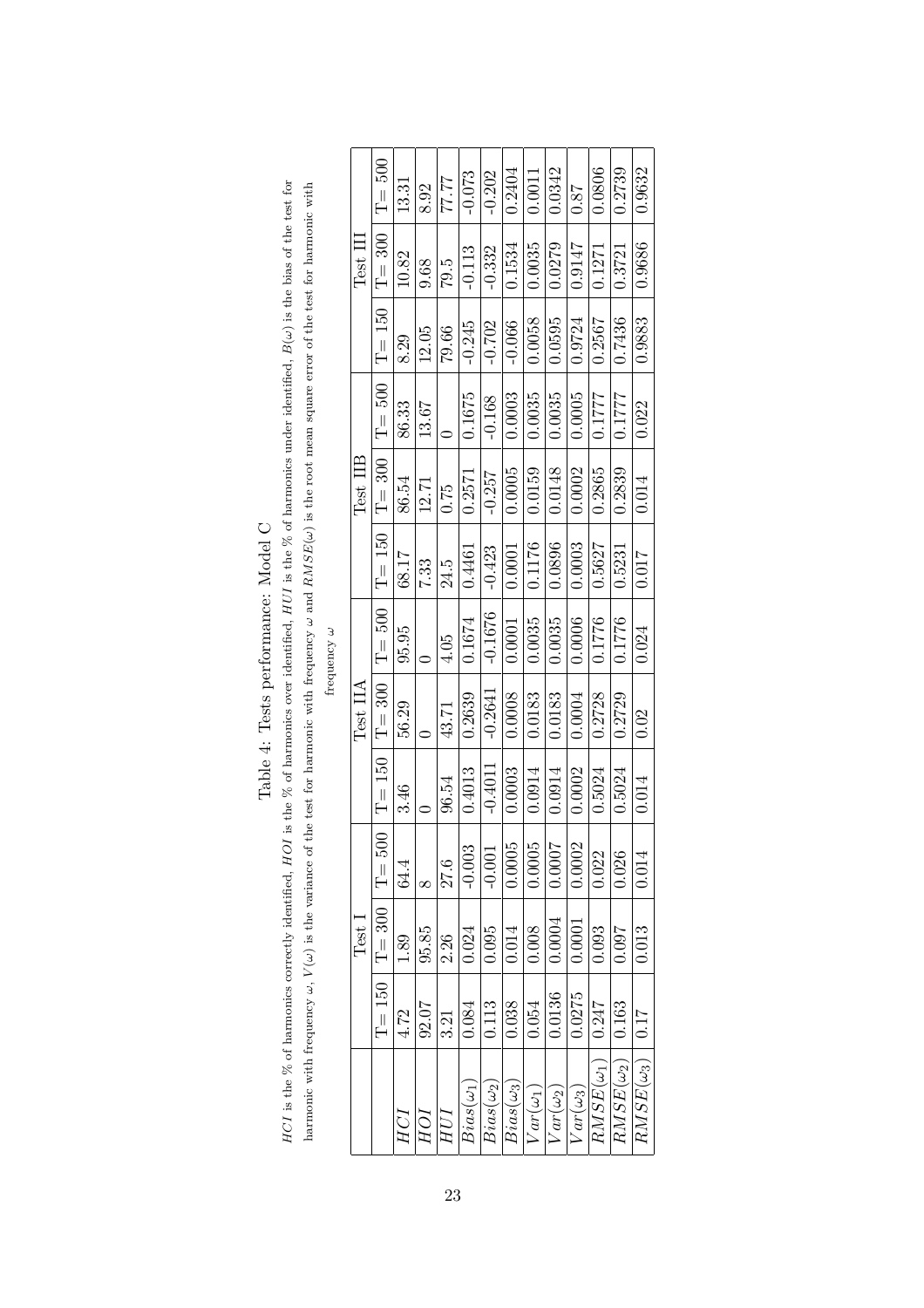|                         | Priestley - Bhansali | Chiu   | Truong-Van |
|-------------------------|----------------------|--------|------------|
|                         | 0.068747             | 0.0736 | 0.1195     |
|                         | 0.1164               | 0.3682 | 0.5375     |
|                         | 0.22585              | 0.4172 | 0.628      |
|                         | 0.5653               | 0.5645 | 3.1082     |
|                         | 0.62519              | 2.2089 |            |
|                         |                      | 2.3317 |            |
| Correlation Coefficient | 0.2749               | 0.5979 | 0.5314     |

Table 5: Harmonic frequencies for sunspot data Correlation coefficient pertains to that between the actual and fitted values

Table 6: Harmonic frequencies for electricity data Correlation coefficient pertains to that between the actual and fitted values

|                         | Priestley - Bhansali | Chiu     | Truong-Van |
|-------------------------|----------------------|----------|------------|
|                         | 0.077904             | 0.082780 | 0.08607    |
|                         | 0.30842              | 0.13682  | 0.30986    |
|                         | 0.58078              | 0.89736  | 0.58528    |
|                         | 1.7952               | 0.89745  | 0.89514    |
|                         | 1.7948               |          | 1.7903     |
|                         | 2.6915               |          | 2.6854     |
| Correlation Coefficient | 0.5598               | 0.83880  | 0.35531    |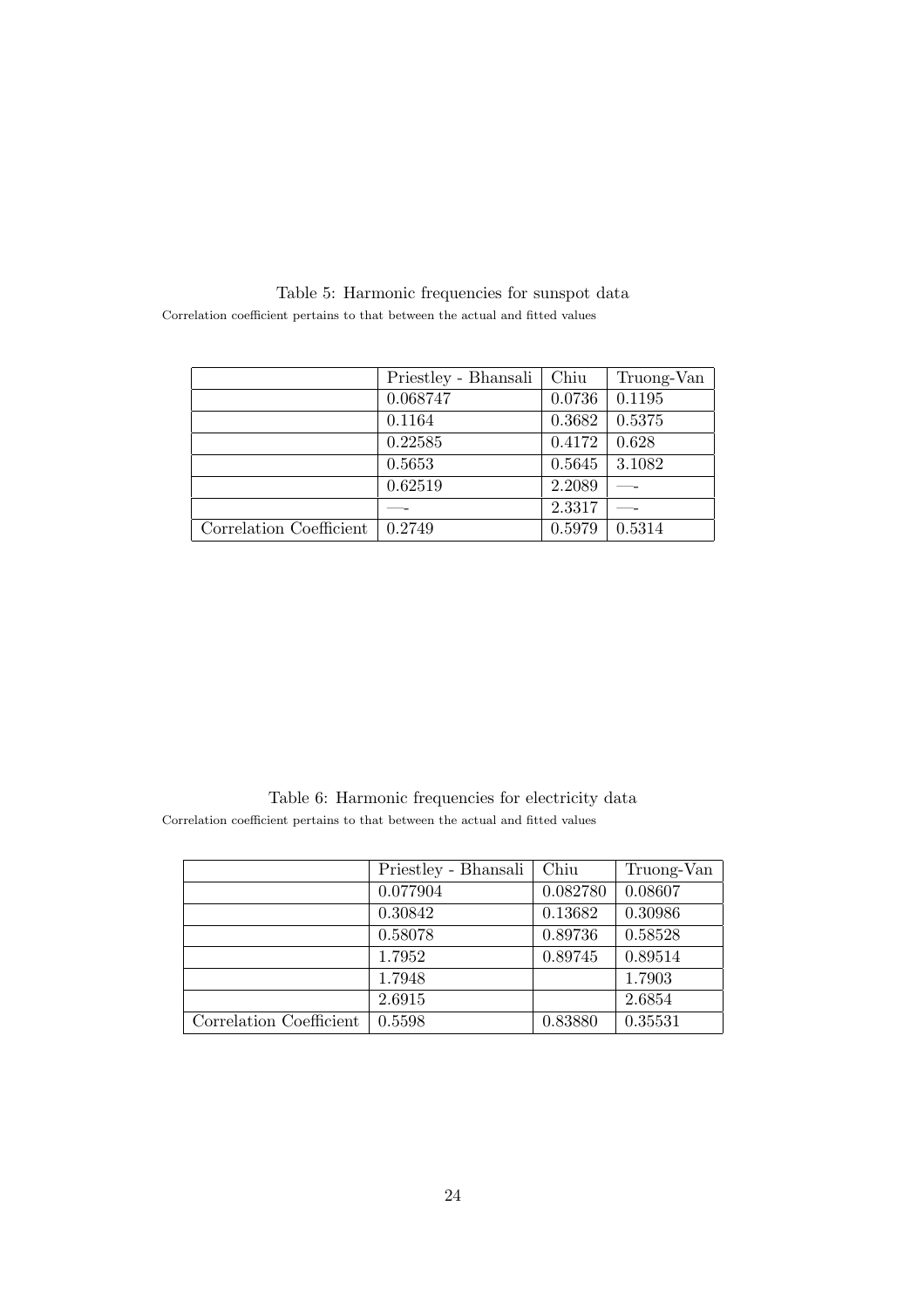# References

- Bartlett, M.: 1954, Problemes de l'analyse spectrale des series temporelles stationnaires in disturbed series with special reference to Wolfer's Sunspot Numbers, Publication de l'Institute Statistique University of Paris 3, 119– 134.
- Bartlett, M.: 1957, Discussion on Symposium on "Spectral approach to time series", *J. R. Statistic. Soc. B* **19**, 1–6.
- Bhansali, R.: 1979, A mixed spectrum analysis of the Lynx data, J. R. Statistic. Soc A **142**, 199–209.
- Bhansali, R. and Downhan, D.: 1977, Some properties of the order of an autoregressive model selected by a generalization of Akaike's FPE criterion., Biometrika 64, 547–551.
- Bloomfield, P.: 1976, Fourier Analysis of Time Series: An Introduction., Wiley, New York.
- Campbell, M. and Walker, A.: 1977, A survey of statistical work on the Mackenzie river series of annual Canadian lynx trappings for the years 1821-1934 and a new analysis, J. R. Statistic. Soc A 140, 411–431.
- Candy, J.: 1988, Signal Processing: The Modern Approach, McCraw-Hill, New York.
- Chiu, S.: 1989, Detecting periodic components in a white gaussian time series, J. R. Statistic. Soc B 52, 249–259.
- Durbin, J.: 1960, The fitting of time series models, Rev. of the Int. Statistic. Inst. 28, 233–243.
- Fisher, R.: 1929, Tests of significance in harmonic analysis, In Proc. Royal Soc. A 125, 54–59.
- Grenander, U. and Rosenblatt, M.: 1957, Statistical Analysis of Stationary Time Series, Wiley, New York.
- Hannan, E.: 1961, Testing for a jump in the spectral function, J. R. Statistic. Soc B 23, 394-404.
- Hannan, E.: 1971, Non-linear time series regression, J. Appl. Prob. 8, 767–780.
- Hannan, E.: 1973, The asymptotic theory of linear time series models, J. Appl. Prob. **10**, 130–145.
- Kay, S. and Marple, S.: 1981, Spectrum analysis A modern perspective, In Proc. IEEE **69**, 1380-1419.
- Marple, S.: 1987, Digital Spectral Analysis with Applications, Prentice-Hall, Englewood Cliffs, N.J.